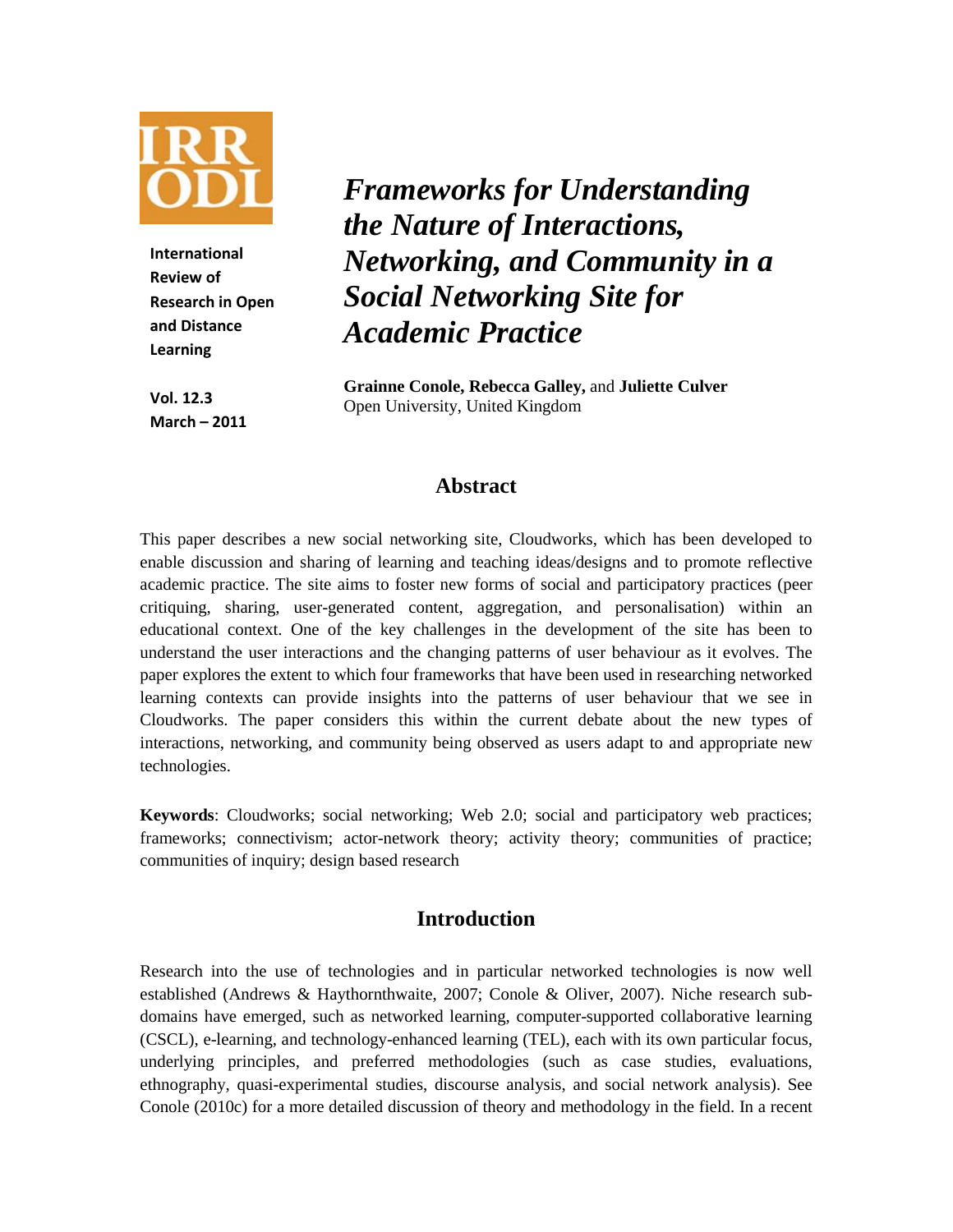series of interviews, broad notions of socio-cultural theoretical perspectives and in particular activity theory, actor-network theory, and design-based research seemed to be commonly cited points of reference for TEL researchers (Conole, Scanlon, Mundin, & Farrow, 2010). In addition, a range of popular frameworks and models have been used, such as Laurillard's conversational framework (Laurillard, 2002), Salmon's e-moderating framework (Salmon, 2000), Garrison et al.'s community of inquiry framework (Garrison, Anderson, & Archer, 2000), and Wenger's community of practice framework (Wenger, 1998). Collectively, research in the field, and in particular the application of these frameworks, has given us insights into the nature of interactions within these online spaces and some indication of barriers and success factors. However, the emergence of new forms of social and participatory technologies, sometimes referred to as Web 2.0 practices, has given rise to new challenges in terms of understanding the nature of user behaviour in these spaces. Specifically, what is the nature of interactions, networking, and community in these spaces?

It has been five years since publication of the key paper by O'Reilly (2005) that coined the phrase *Web 2.0*. Since then the breadth and variety of Web 2.0 tools have expanded rapidly (see Conole & Alevizou, 2010 for a recent review of Web 2.0 tools and practices). There are now many examples of different ways in which Web 2.0 tools are used, and there are empirical accounts of user behaviour and interactions. Perhaps a more descriptive term for these tools is *social and participatory technologies*, as this indicates more clearly the affordances these technologies provide. At the same time, a number of new theoretical and methodological insights have emerged, including new ideas/conceptualisations around the nature of learning in these spaces, most notably connectivism (Siemens, 2005a) and broader notions of networked learning (Steeples & Jones, 2002). However, it is evident that there is no clear understanding of exactly what these user behaviours and interactions are. This paper will attempt to provide a critique of these issues through the lens of an evaluation case study on the use of a new social networking site for learning and teaching, Cloudworks. It will consider in particular descriptions of user behaviour and interaction, including notions of interaction, connectivity, networking, and community.

### **Co-Evolution of Tools and Practices**

Before considering some of the frameworks that have been used to describe and make sense of interactions in online environments, it is worth first discussing in general terms the nature of tooluser interaction.

Tools and users are not static. Of course technologies are continually developed and upgraded, but more importantly users adapt and change their behaviour and interaction with tools over time, as they a) gain more proficiency using the tools, b) begin to appropriate and personalise use, and c) see new ways in which the tool can replace previous patterns of behaviour. Think, for example, of the way tools such as word processors, email, and mobile phones have become more ingrained in everyday practice since their original introduction. This shift is both at an individual and an organisational level. For example, Internet use for finding and disseminating information is now ubiquitous across education, email has replaced memo communication, and secretaries no longer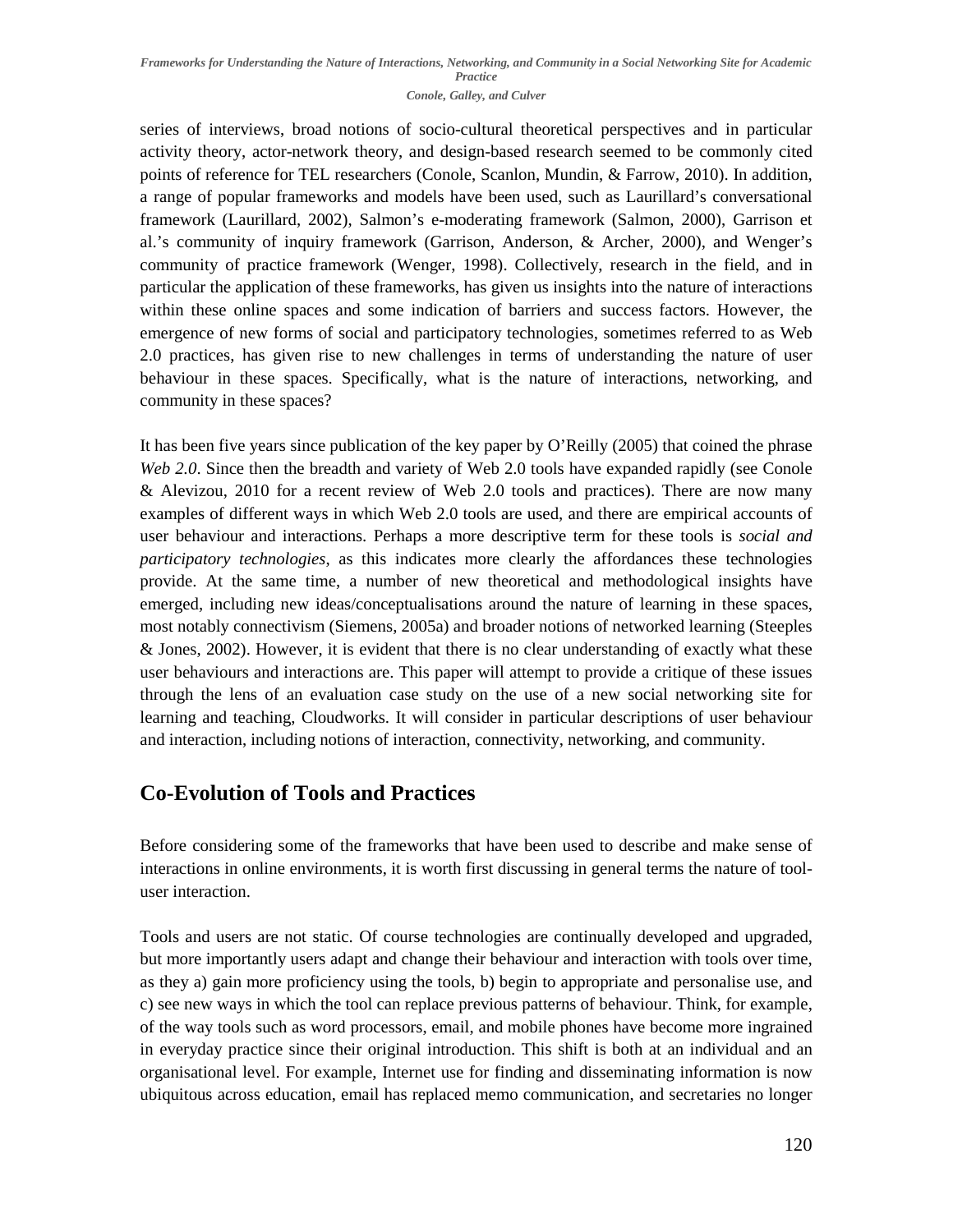laboriously type up handwritten letters (Conole, White, & Oliver, 2007). Gibson defines *affordances* as "All 'action possibilities' latent in an environment… but always in relation to the actor and therefore dependent on their capabilities" (Gibson, 1979). In considering the nature of user interaction with tools, this definition is useful.

Salomon describes Gibson's concept of affordances this way: "Affordance refers to the perceived and actual properties of a thing, primarily those functional properties that determine just how the thing could possibly be used" (Salomon, 1993, p. 51).

Simplistically, a tall tree has an affordance of food for a giraffe but not for a sheep; two parallel strips of wood with connecting rungs construe a ladder when against a wall or a fence when horizontal. Application of this concept to a technological context is useful because it describes the inter-connection between tools and users. As Pea et al. (cited in Borgeman et al., 2008) argue, there is a co-evolution of tools and users over time; interactions and patterns of user behaviour are not static. This co-evolution depends on both the inherent affordances of the tools and the characteristics of the users (i.e., their skills base, personal preferences and beliefs, and the context and culture within which they are interacting with the technologies). While this has always been the case, arguably the pace of change/co-evolution has increased dramatically in recent years, particularly around use of Web 2.0 tools. There has been a shift from a static-content Web to one that is more interactive; peer critiquing, user-generated content, sharing, personalisation, adaptation, and remixing are the kinds of user behaviours that characterise these new tools.

### **Frameworks for Describing Networked Learning**

Understanding existing and evolving user behaviour in such online environments and being able to trace the co-evolution described above is a key challenge in networked learning research. Numerous frameworks and models have been developed and used in networked learning, both as guidance in the development of learning systems and as frameworks to structure the nature and form of analysis for understanding patterns of behaviour in networked learning contexts. These frameworks and models are valuable as they provide a specific lens on practices, which enables us to view them and understand them in a particular way. For example, some foreground communicative aspects of practice, and others aim to describe the context within which practices occur. There are too many to describe in detail here; instead, a selection of four is considered to give a representative overview of the breadth and types that have been used. The four frameworks are as follows: communities of inquiry (Garrison, 2009; Garrison, Anderson, & Archer, 2001); communities of practice (Wenger, 1998); activity theory (see for example Daniels, Cole, & Wertsch, 2007; Engeström, Punamäki-Gitai, & Miettinen, 1999); and actor-network theory (Latour, 1997). These were chosen because they provide distinct and different lenses on existing practices. Conole (2010b) provides a more detailed review, and describes twenty frameworks and models commonly used in networked learning, mapping these against the classification of learning theories derived by Mayes and De Freitas (i.e., where theories are grouped according to whether they are fundamentally associative, cognitive/constructivist, or situative) (Mayes & De Freitas, 2004).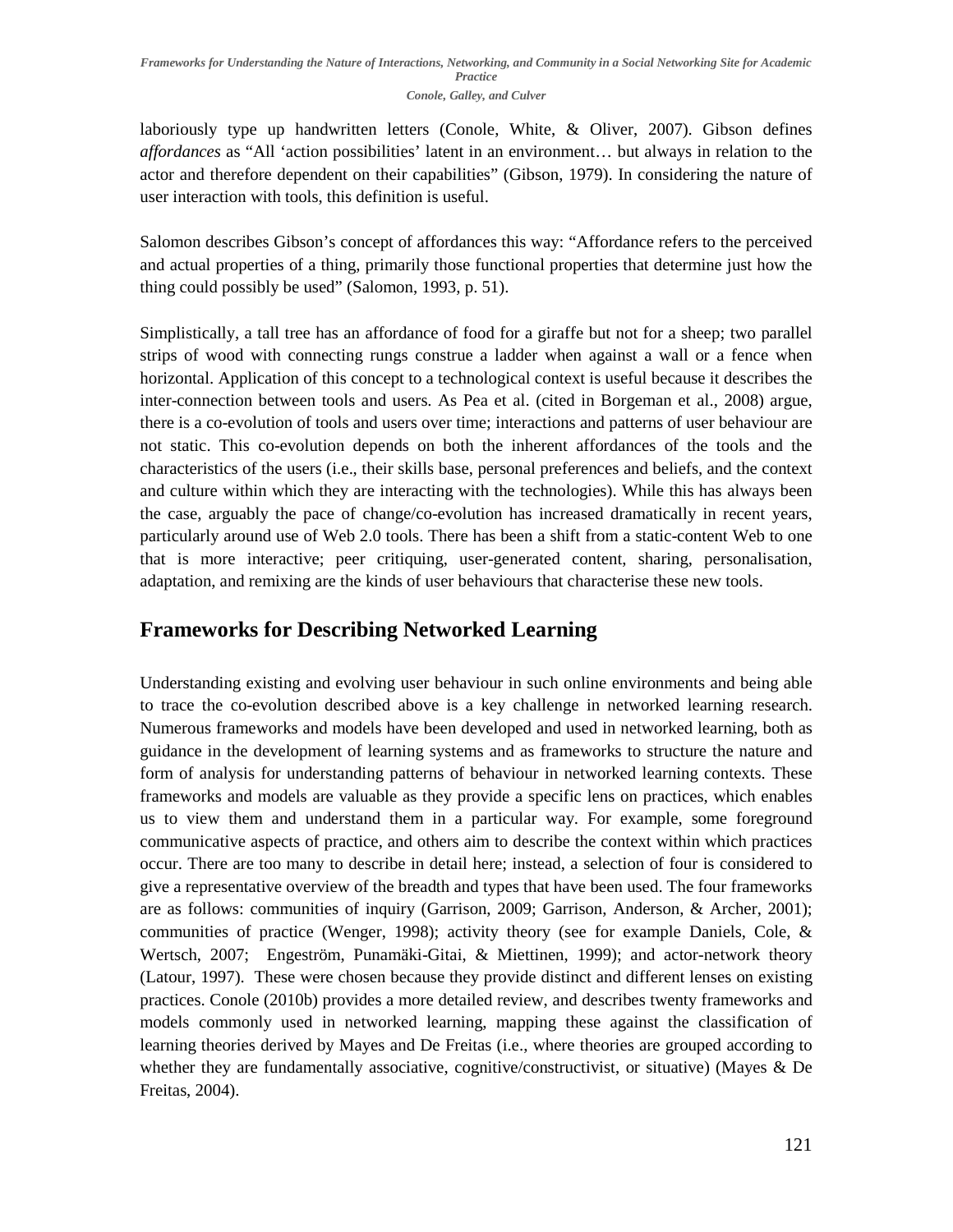After briefly describing the four frameworks and how they have been used in networked learning contexts, we will explore to what extent they are useful in describing patterns of user behaviour and interaction in a new form of social networking site, Cloudworks, which has been developed to promote sharing and discussing of learning and teaching ideas and in particular to support reflective practice. It is worth stating at this point that a broad definition of *learning* and *learners* has been used, covering learning across formal, non-formal, and informal contexts, and including learners in professional practice contexts. In particular, the Cloudworks site was primarily developed to support scholarly reflection and academic practice, and therefore sits within an informal learning context with professionals as learners.

Before describing the frameworks it is important to give some notion of the types of interaction with others that occur in modern online environments. Certainly within a formal educational context, much of the reported research into the use of the Web in the 1980s and 1990s centred on fairly well-defined groups, such as cohorts of learners. The research focus tended to be around analysing their use of tools, such as email and forums, in predominately *closed* settings (Hiltz & Goldman, 2005; Mason & Kaye, 1989). Social and participatory tools and their associated *open* practices enable learners to connect and interact with a broader audience beyond their class cohort, which has resulted in a blurring of the boundaries between formal and informal learning, moving beyond groups to more loosely connected actors. Researching these new environments raises new methodological challenges as the approaches used to describe relatively closed contexts often do not scale and are restricted by the inherent constraints of tightly defined contexts.

Dron and Anderson (2007) argue that in addition to groups in learning contexts, interactions in new social mediating tools lead to a network and a collective category (i.e., collectives) with a progressively looser connectivity across the three. Therefore *groups* are defined as relatively tightly formed with shared interests and intentions; *networks* are a more fluid form of social entity in which members join, create, and remove themselves through informal and semiformal connections; and *collectives* consist of individuals whose networked activities are harvested to generate the "wisdom of crowds" (Surowiecki, 2004). Dron and Anderson argue that most individuals use a mixture of all three in their practice, and the affordances of different tools may lend themselves better to use in a group, network, or collective context. Their categorisation provides a useful set of guidelines and strategies for how to use tools most effectively to suit the needs of the three different types of learning contexts.

The four frameworks chosen for discussion were all developed before the emergence of recent social and participatory tools; nonetheless, it is interesting to see to what extent they are applicable in terms of describing the rich mix of interactions and interplay of the groups, networks, and collectives Dron and Anderson describe. Each is briefly described then the next section considers to what extent they can be applied to describing patterns of user interaction in the Cloudworks site.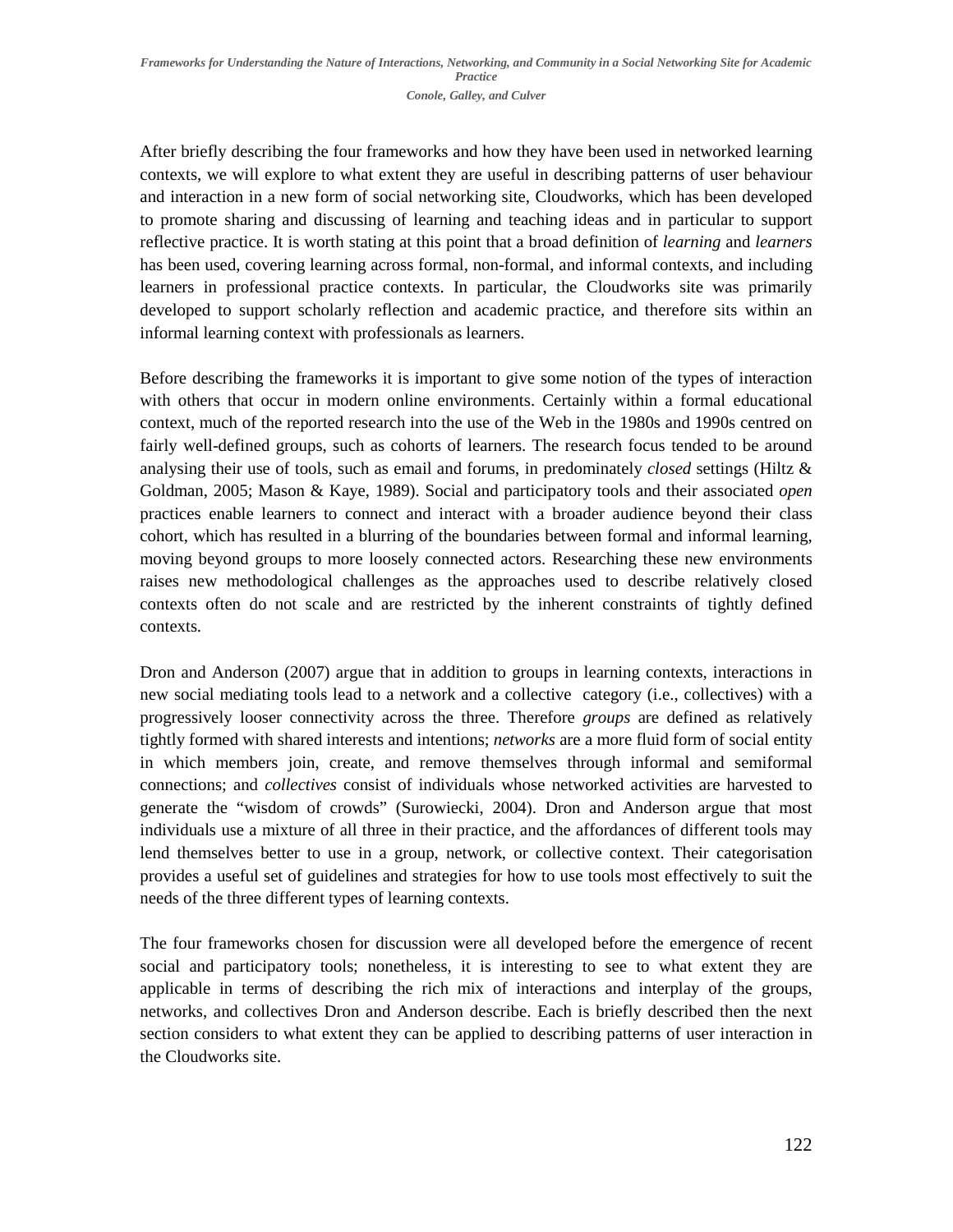# **Communities of Inquiry**

Originating out of CSCL research, and in particular analysis of online discussion forums, the community of inquiry (CoI) model developed by Garrison et al. (2000) has been used extensively. The model focuses on a community of inquiry consisting of teachers and students. Learning occurs within the community when three key prerequisites are sustained: cognitive presence, teaching presence, and social presence. This framework is often used as a basis to derive coding templates for analysis of online discussions, used to develop student evaluations of learning contexts (Arbaugh et al., 2008) and is particularly powerful when triangulated with methods such as critical recall and social network analysis (De Laat, 2006; De Laat et al. 2006).

# **Communities of Practice**

Although originating from a different research context (social anthropology and the analysis of work-based community practices), Wenger's communities of practice (CoP) framework (1998) has also been extensively applied to understand networked learning and it shares a number of similarities to the CoI model. It is very much an example of a socially situated theory of learning where learning is seen as social participation and consists of four aspects: learning as community, learning as identity, learning as meaning, and learning as practice. Wenger's theory is valuable in that it considers the ways in which communities of practice are formed and developed; notions of trajectories of belonging, legitimate participation, and boundary objects/crossings have provided useful lenses to describe many interactions observed in online spaces. However, it does not lend itself as easily to direct codification or participant assessment as the CoI framework does; rather, it provides a generic, descriptive approach for contextualising community formation and identity.

## **Activity Theory**

Firmly derived from socio-cultural perspectives, activity theory (AT) provides a descriptive framework for considering online interactions (see for example Daniels, Cole, & Wertsch, 2007; Engeström, Punamäki-Gitai, & Miettinen, 1999). The central premise is that activities occur in a context and that this context needs to be taken into account if we are to make meaning of the situation and appropriately interpret the results. One of the most common ways of representing activity theory is as a triangle diagram, showing a subject-object nexus of mediating artefacts (MAs) intended to achieve an outcome; around this are rules and regulations, divisions of labour, and community. Both the broader contextualisation that AT enables and the foregrounding of mediating artefacts are useful in terms of understanding interactions in online environments (see Conole, 2008, for a description of the use of mediating artefacts in learning design). Enablers and constraints can be identified by focusing on questions such as what environment is the activity occurring in, how is this influencing it, who is involved, and what are their roles? In addition, the focus on mediating artefacts helps to identify and crystallise the role of the tools in the process.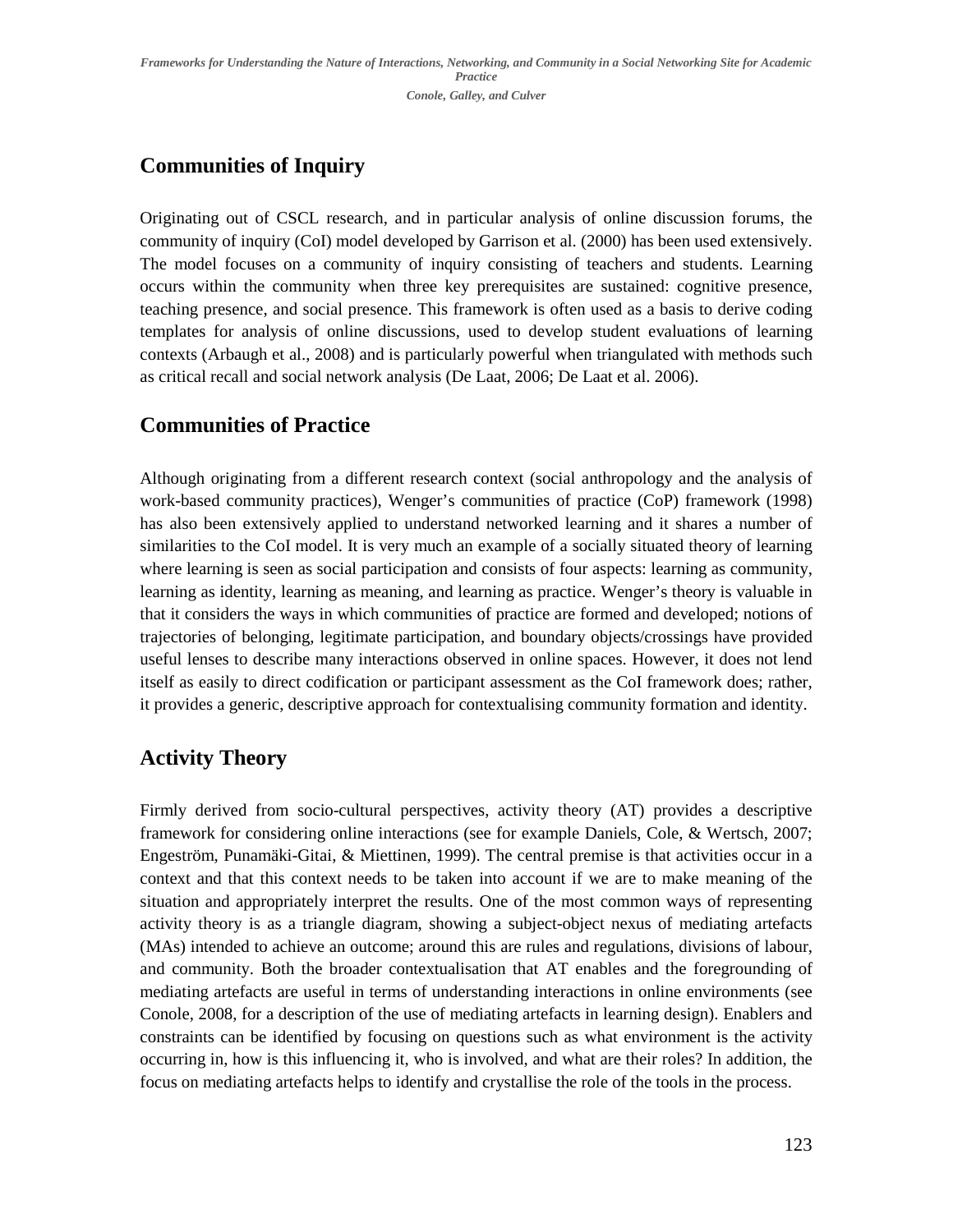## **Actor-Network Theory**

Latour (1997) argues that instead of thinking in terms of surfaces or dimensions, actor-network theory (ANT) focuses on nodes and connections. The central concept is the notion of an evolving, dynamic *actor-network*. A second key aspect of ANT is that it combines the basic properties of a network with *actors* (or *actants*) who do some work; these actors include both human and nonhuman entities. "Actors and networks are mutually constitutive, meaning that there is no actor without action; that is, relationship with other actors, and the network is built on the mutual influences and intermediaries that actors exchange between each other" (Esnault, 2007).

The inclusion of non-human actants is one of the attractions of using ANT in a networked learning context as it enables researchers to foreground technological mediating artefacts and to describe their interactions with other actants within the networked context. ANT is also useful because of its focus on networks and connections instead of on physical distances, which arguably is a more appropriate metaphor to apply to technological communication and interaction environments.

## **Indicators of Online Interaction**

The examples described above give an indication of some of the different approaches that have been used to study and understand networking learning contexts. Of course each emphasises different aspects of the network: CoI focuses on individuals and types of presence; CoP focuses on the group or community; AT foregrounds the context within which the event occurs; and ANT emphasises connectivity and privileges of both human and non-human actants within the network.

The next section describes an example of a social networking site, Cloudworks, and describes in particular the approach we have taken to the design and evaluation of the site. A major focus of our research is on analysing and understanding evolving user behaviour and interactions in the site. The paper will conclude by considering the extent to which the four frameworks described above can be used to shed light on interactions in Cloudworks.

# **The Cloudworks Case Study**

### **An Overview of Cloudworks**

Cloudworks is a social networking site to support the sharing and discussing of learning and teaching ideas and designs (see [http://cloudworks.ac.uk\)](http://cloudworks.ac.uk/). The site combines social and participatory functionalities and enables multiple forms of communication, collaboration, and cross-boundary interactions among different communities of users. The core object in the site is a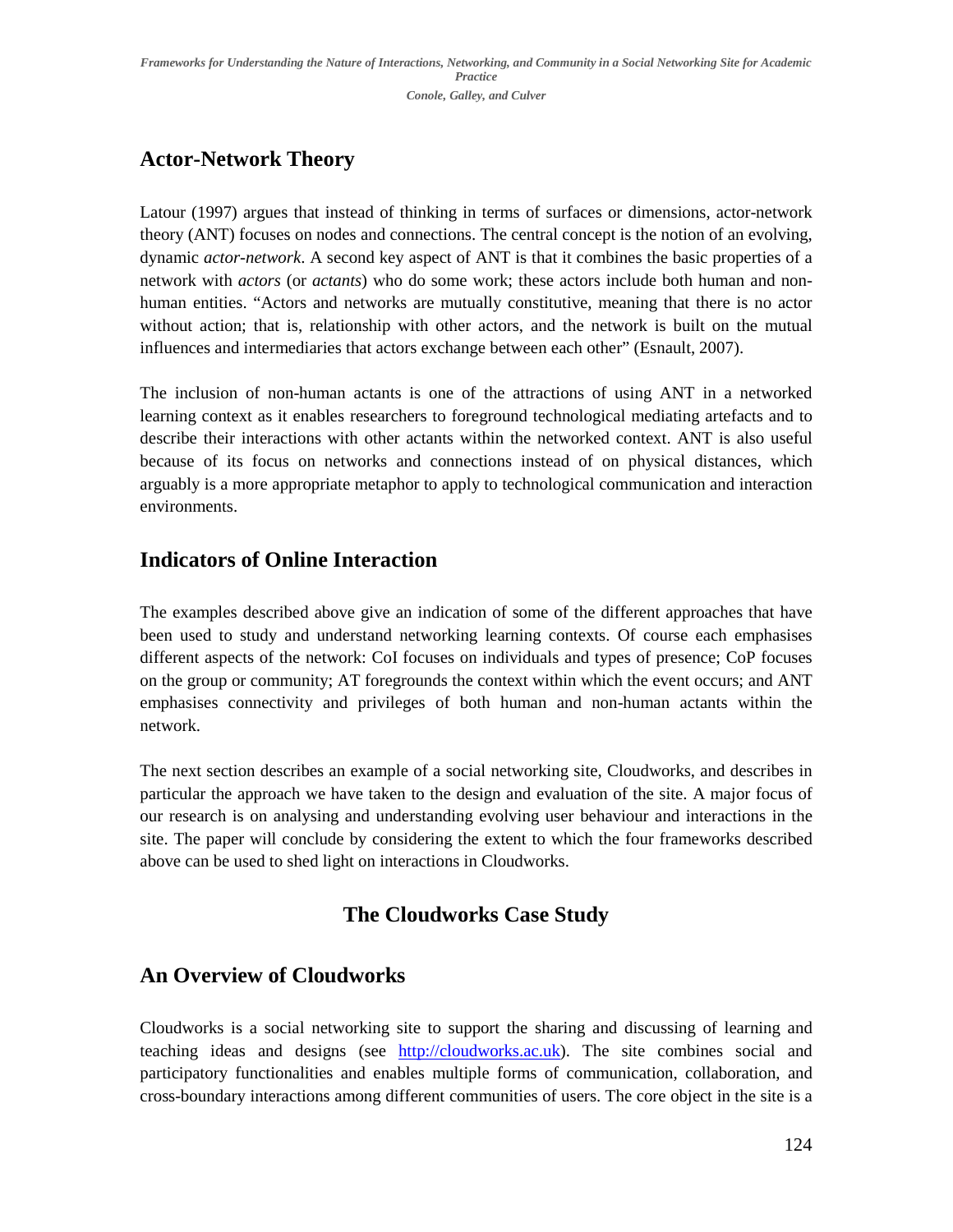*cloud*, which can be aggregated into community spaces called *cloudscapes*. A cloud can be anything to do with learning and teaching (e.g., a description of a learning/teaching practice, an outline about a particular tool or resource, a discussion point).

| cloudworks                                                                                                                                                                  |                                                                                                                                                                                                                               | Home Clouds Cloudscapes Events Tags People Support                                                                                                                                                                                                                               |
|-----------------------------------------------------------------------------------------------------------------------------------------------------------------------------|-------------------------------------------------------------------------------------------------------------------------------------------------------------------------------------------------------------------------------|----------------------------------------------------------------------------------------------------------------------------------------------------------------------------------------------------------------------------------------------------------------------------------|
| Welcome to Cloudworks, a place to share, find and discuss learning and<br>teaching ideas and experiences. Find out more                                                     | <b>Search</b><br>$\alpha$                                                                                                                                                                                                     |                                                                                                                                                                                                                                                                                  |
| <b>Featured Cloudscapes</b>                                                                                                                                                 | Sign up<br>Log in $\mathbb{R}$                                                                                                                                                                                                |                                                                                                                                                                                                                                                                                  |
| <b>View Cloudscape</b>                                                                                                                                                      | JISC Innovation Forum 2010 (JIF2010)<br>Design Bash 2010<br><b>Flash debates</b><br>International Blended Learning Conference 2010<br>Open University annual Learning and Technology<br>conference: Learning in an open world | <b>Support</b><br>You can find answers to common questions<br>about using this site in our FAQ. The Using<br>Cloudworks cloudscape contains further<br>information on how to use the site.<br>If you have further questions, then drop us an e-<br>mail at cloudworks@open.ac.uk |
| The key to successful and sustainable<br>innovation is sharing ideas, developments<br>and discussion View Cloudscape                                                        |                                                                                                                                                                                                                               | <b>Active Clouds</b>                                                                                                                                                                                                                                                             |
| Cloudstream                                                                                                                                                                 |                                                                                                                                                                                                                               | <b>4 HEART 10</b><br>(4) HEART 04<br>$(2)$ HEART 16                                                                                                                                                                                                                              |
| Show all                                                                                                                                                                    | Clouds Cloudscapes Discussion Links References Extra content                                                                                                                                                                  | Project: LDSE<br>65<br>(4) Feedback                                                                                                                                                                                                                                              |
| "I couldn't identify very well with BackNoise. A conversation is that, at least two people engaging<br>new comment on the cloud Backnoise.com by Julie Carle 54 minutes ago | (4) LD compliant tools<br>4 1. Keynote: Mary Lou Forward: Executive                                                                                                                                                           |                                                                                                                                                                                                                                                                                  |

*Figure 1.* Screenshot of the Cloudworks homepage, July 2010.

Clouds combine a number of features of social and participatory technologies. Firstly, they act like multiuser blogs: Links and resources can be added to a cloud, which appear as series of sequential entries under the first contribution. Secondly, they are like discussion forums as users can post comments that appear sequentially. Thirdly, they are similar to social bookmarking sites, enabling the aggregation of resources (both links and academic references can be added). Finally, they have a range of other functionalities common to networking sites, such as tagging, favouriting, RSS feeds, Twitter-like follow-and-be-followed options, and activity streams for different aspects of the site. Cloudscapes are aggregations of clouds, and clouds can belong to more than one cloudscape. Collectively these features provide a range of routes through the site and enable users to collectively improve clouds in a number of ways. The homepage of the site, in addition to providing standard navigation routes (such as browsing of clouds, cloudscapes, people, and searching), shows recent activities, currently active clouds, and featured cloudscapes.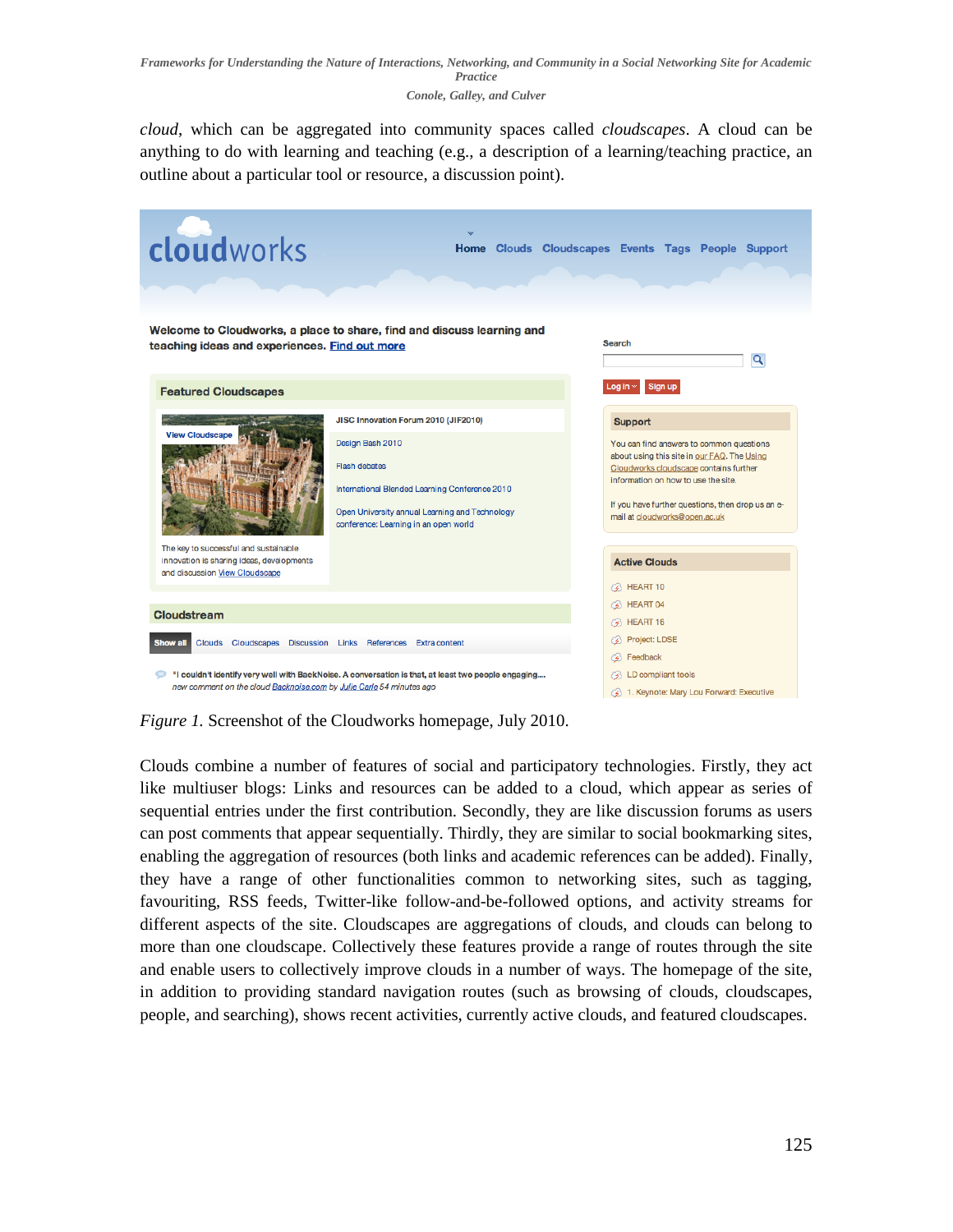# **Methodology**

We have adopted a design-based research (DBR) approach to the design and evaluation of the site. Design-based research has emerged in recent years as an approach for studying learning in context through systematic design and study of instructional strategies and tools (Barab, 2006; Design-Based Research Collective, 2003). It is used to study learning in environments that have been designed and systematically changed through interventions by the researcher and practitioners (Barab, 2006). Wang and Hannafin (2005, pp. 5-6) define DBR as "a systematic, but flexible methodology aimed to improve educational practice through iterative analysis design, development and implementation, based on collaboration between researchers and practitioners in real-world settings, and leading to contextually-sensitive design principles and theories."

Reigeluth and An (2009, pp. 378-379) articulate a comprehensive set of characteristics of DBR that readily map to the approach we are taking with Cloudworks: It is driven by theory and prior research, which is pragmatic, collaborative, contextual, integrative, interactive, adaptive/flexible, linked to actual practice, and generalisable (Conole, 2010a). We subscribe to the notion of coevolution of tools and practices discussed earlier, and hence within our DBR approach we have adopted a socio-technical co-evolution approach (Figure 2) with two parallel strands of intervention, one technical and one social. Alongside this we have put in place a rich virtual ethnographic approach to evaluation of the use of the site and identification of emerging user behaviours.



*Figure 2*. The approach to development and evaluation of Cloudworks.

# **Evaluation**

Use and development of the site is being monitored in a number of ways (see Conole & Culver, 2010, for a description of the first few phases of design and evaluation of the site). Data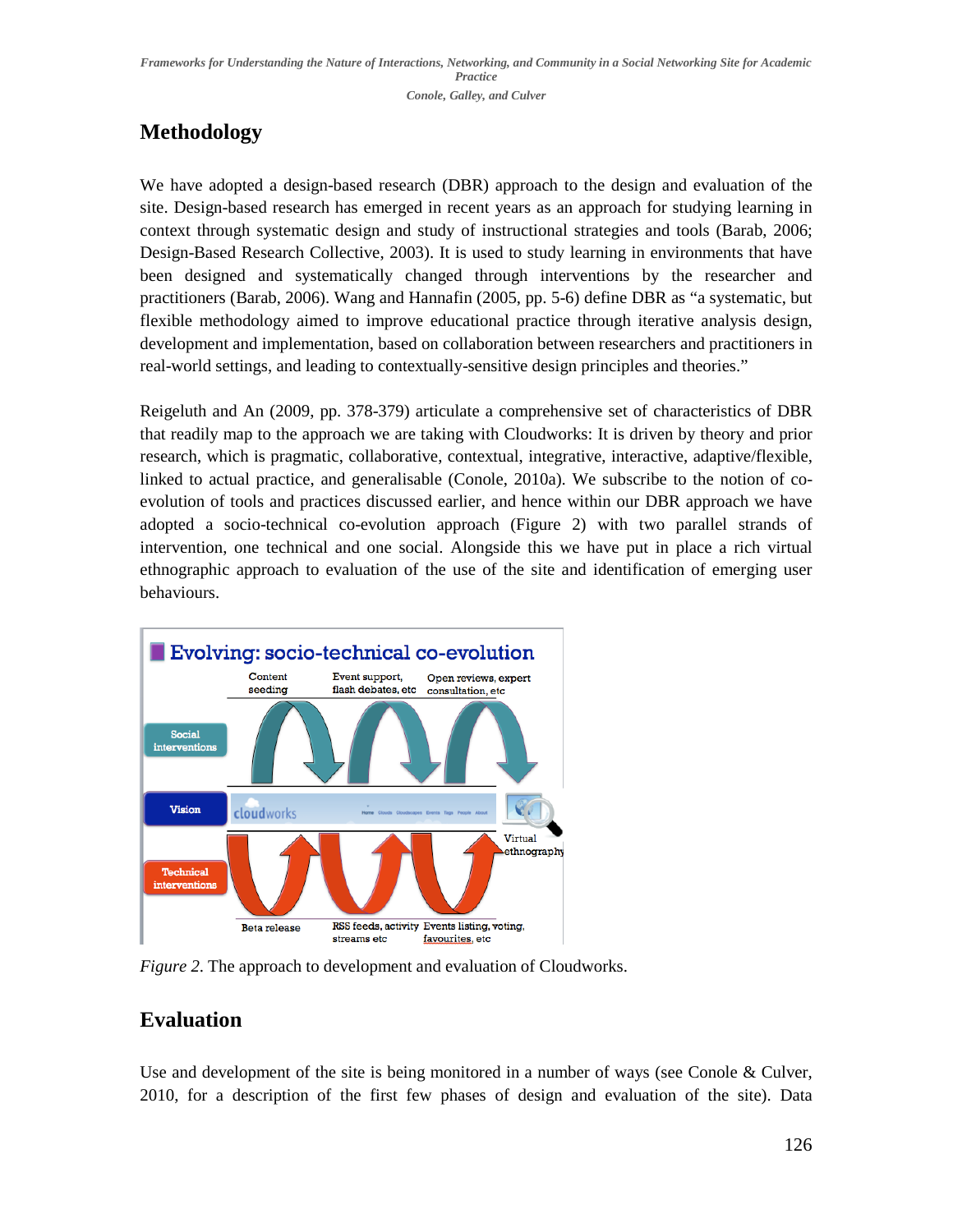collection has included Web stats and Google analytics, analysis of site activities and discussions, collation of references to Cloudworks elsewhere (such as in the blogosphere and on Twitter), and use and evaluation of the site at numerous workshops and conferences. A Cloudworks evaluation and feedback questionnaire is also available online (see http://cloudworks.ac.uk/cloud/view/1906). This multifaceted evaluation strategy has gathered data that has then been used to inform ongoing design activities, thus ensuring an alignment between evolving technical developments and user needs. The data, and particularly the user feedback, has given us a rich understanding of how the site has evolved and how it is being used. At key points we have commissioned an expert review of the site and have to date undergone three site redesigns, commissioning an expert external designer.

A range of standard statistics is gathered routinely, along with an administrative cloudstream, which, in addition to listing activities on the site chronologically (in the way that the main site cloudstream does), documents when new users register with the site (the site is open, but users need to register if they wish to post anything or create clouds or cloudscapes) and when users choose to follow others. We will also be capturing the following on a biannual basis: the number of users who have posted clouds, the number of users who have posted comments, and the number of unique users posting a cloud or comment in the last 60 days. To measure sustainability and longevity of contribution, we are also capturing the following: the number of registered users who post a cloud or comment at least one month after registration (this way we don't count the initial use of the site for, say, a conference or workshop) and the number of registered users who post a cloud or comment at least one year after registration. Table 1 provides a summary of some of the cumulative quantitative figures for the site in mid-July 2010. By distinguishing between team and non-team contributions we are able to get a measure of the impact of our social interventions described above and the extent to which the site is moving toward being selfsustaining. The team consists of the authors of this paper and an additional researcher. They are all e-learning researchers with a range of both pedagogical and technical expertise.

#### Table 1

| <b>Aspect</b> | <b>Everyone</b> | <b>Team</b> | Non-team |
|---------------|-----------------|-------------|----------|
| Cloudscapes   | 338             | 111         | 227      |
| Clouds        | 2897            | 1260        | 1637     |
| Comments      | 4065            | 1103        | 2962     |
| Links         | 3733            | 1770        | 1963     |

The site is also linked to Google analytics, which shows the growth of the site since its launch in July 2009. As is evident with other social and participatory sites, the number of active contributors to the site (currently 2,935 registered) is less than the number of unique visitors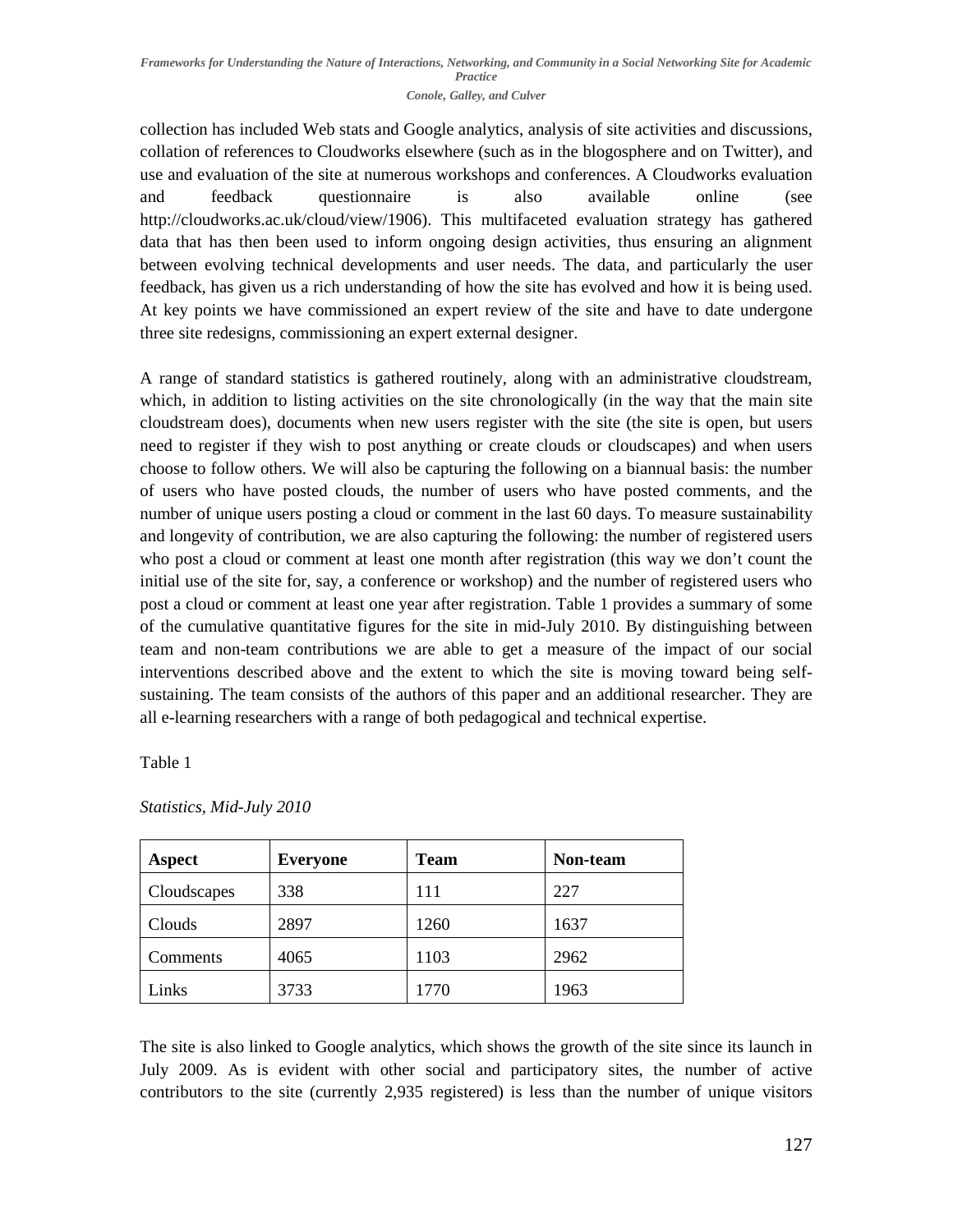(87,325 visits from 167 countries). The top five countries are the UK, the United States, Canada, Australia, and Italy. From the monthly statistics we can see both a steady growth in the number of users signing up and in the number of unique visitors. In addition, from the contributions made, we can see that there is a growing number of users who are regular contributors both in terms of their activities and their reflections on the value of Cloudworks for their practice (see for example some of the comments in Table 2).

## **Classifying and Understanding Patterns of User Behaviour**

We have used a mix of theoretical perspectives for the design of the site and the analysis of the way in which it is being used. Conole and Culver (2009) describe the theoretical perspectives that informed the initial design of the site, and Alevizou et al. (2010) describe recent work drawing on broader theoretical frameworks in order to understand emerging patterns of behaviour. In particular, Engestrom's notion of social objects (Engeström, 2005) has formed the basis for the design of Cloudworks around clouds as social objects. Similarly, Bouman et al.'s framework for sociality (Bouman et al., 2007) has provided a useful approach to the design and development of the site, based on developing environments that both mimic existing user behaviour and provide opportunities to expand and shift to new patterns of behaviour. We have undertaken a number of qualitative studies of the use of the site, including explorations of how the site is being used by a particular community or theme and through a series of interviews with users. Galley has developed a community of indicators framework as a mechanism for analysing interactions on the site and we have begun exploring how this might be used for analysing evaluation case studies of the site (Galley, Conole, Dalziel, & Ghiglione, 2010).

Applying a broad range of theoretical perspectives is proving necessary because of the unique structure/functionality of Cloudworks and the way in which we are seeing emergent patterns of user behaviour on the site. For example, one of the distinctive features of Cloudworks (in comparison to other social networking sites) is the way it enables and facilitates not only connections within communities but among them. It facilitates boundary crossings among communities, enabling different stakeholders (policy makers, researchers, teachers, learners, etc.) to interact in unanticipated ways. It has a genuine global reach with different kinds of stakeholders. The affordance of clouds, arising from their general layout/functionality (i.e., the initial cloud entry plus collective additional entries, embedded content, links, and references, coupled with a social space for discussion), seems to promote new and interesting forms of social interaction. A core principle of the site is that it is totally open; anyone can see anything in the site. This ensures that the site harnesses the best of social and participatory practices and affordances. Serendipity has been built into the site in a variety of ways, which enables individuals to cross community boundaries and to make unexpected connections. The site offers powerful mechanisms for supporting social networks in a range of ways and at different levels.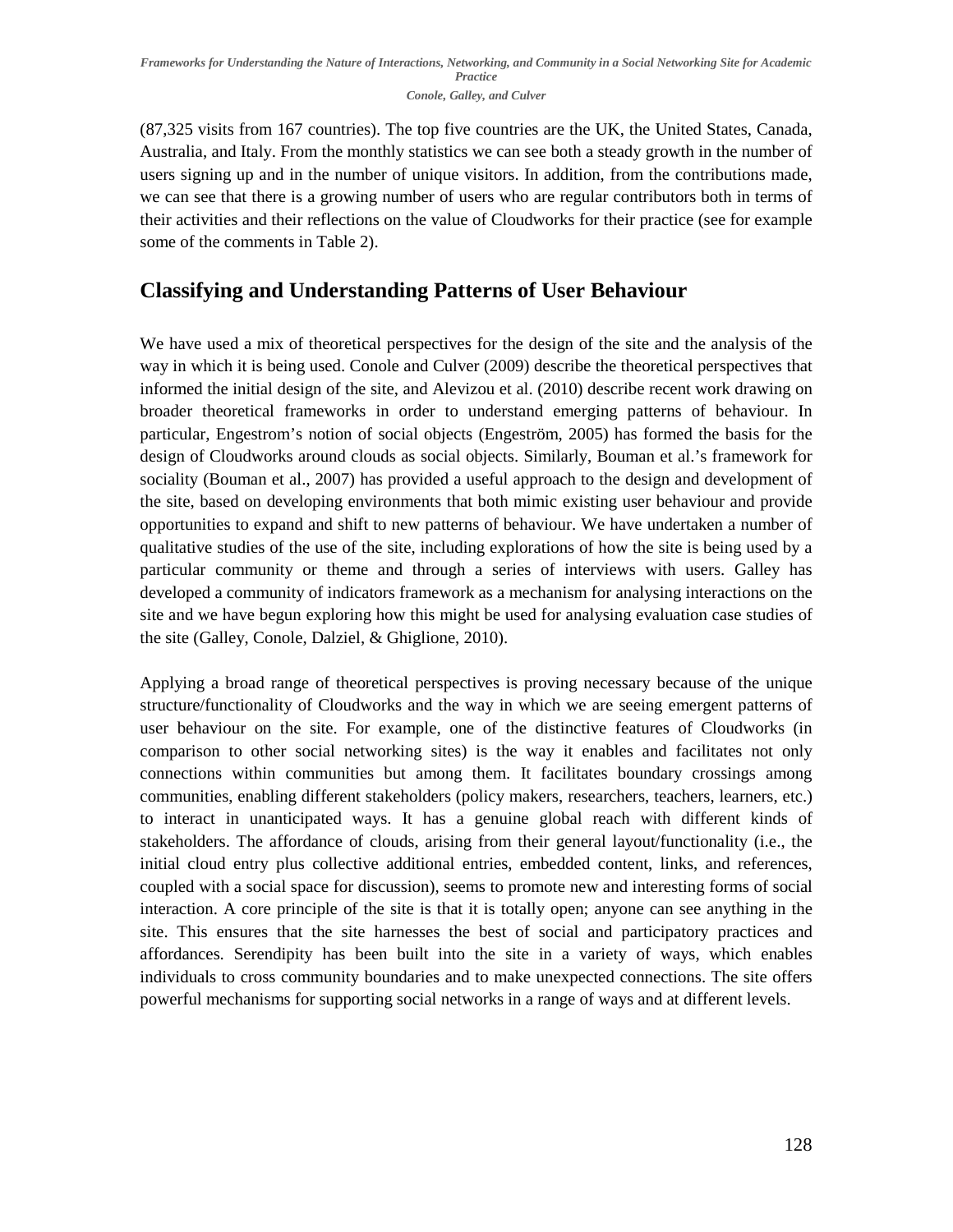To date we have identified eight ways in which the site is being used.

- 1. **Events**. Use of Cloudworks for conferences, workshops, and seminars was one of the first patterns of user behaviour to emerge on the site. The site provides a new type of mediation space to support interactions and communications before, during, and after events. The discussion space associated with clouds provides a forum for users to discuss issues and to collectively liveblog. The ability to add links, references, and embedded content fosters collective intelligence (Lévy, 1997) and crowdsourcing (Howe, 2006). Because events have become such a dominant pattern of behaviour on the site, we now provide a dynamic list of events [\(http://cloudworks.ac.uk/events/events\\_list\)](http://cloudworks.ac.uk/events/events_list), and to date 47 events are listed as forthcoming (up to December 2010) and 85 cloudscapes have been labelled as past events.
- 2. **Debates**. A number of cloudscapes have now been established as discussion spaces, for example, the flash debate cloudscape (see [http://cloudworks.ac.uk/cloudscape/view/1896\)](http://cloudworks.ac.uk/cloudscape/view/1896), which includes a range of topical issues such as Citizendium versus Wikipedia, Has Twitter already peaked?, and What will the university of tomorrow look like? Recently we have also been exploring how the site can be used to facilitate timed discussions, see for example Spotlight on OER (see [http://cloudworks.ac.uk/cloudscape/view/2105\)](http://cloudworks.ac.uk/cloudscape/view/2105).
- 3. **Open reviews**. Cloudworks provides a good environment for support of open reviews (i.e., as a space to aggregating and discussing research literature reviews). Examples include a review of the use of Web 2.0 tools in HE (see [http://cloudworks.ac.uk/cloudscape/view/1895\)](http://cloudworks.ac.uk/cloudscape/view/1895) and a review of pedagogical models (see [http://cloudworks.ac.uk/index.php/cloudscape/view/2009\)](http://cloudworks.ac.uk/index.php/cloudscape/view/2009). Research questions can be set up as clouds and used as a basis for discussion and aggregation of resources. Drafts of the evolving review can also be posted for comment.
- 4. **Resource aggregation**. Cloudscapes have also been established that act as aggregators around particular topics or resources. Examples include the Horizon report cloudscape (see [http://cloudworks.ac.uk/1957\)](http://cloudworks.ac.uk/1957), the online research tools cloudscape (see <http://cloudworks.ac.uk/cloudscape/view/2046>), and the learning design toolbox (see [http://cloudworks.ac.uk/index.php/cloudscape/view/18.82\)](http://cloudworks.ac.uk/index.php/cloudscape/view/18.82). Currently, a course team at the Open University is beginning to explore how Cloudworks might be used by learners as a means of aggregating course-related resources and sharing professional practices.
- 5. **Courses**. The site is also being used to support student activities. For example, students on the Masters in Open and Distance Education course at the OU have been exploring the site by taking part in a cloudquest challenge (see <http://cloudworks.ac.uk/index.php/cloud/view/2699> ), contributing H800 flash debates (see [http://cloudworks.ac.uk/index.php/cloudscape/view/1937\)](http://cloudworks.ac.uk/index.php/cloudscape/view/1937) and using the site to find relevant resources for particular teaching contexts (see [http://cloudworks.ac.uk/index.php/cloudscape/view/2057\)](http://cloudworks.ac.uk/index.php/cloudscape/view/2057).
- 6. **Reading circles**. A relatively new type of cloudscape to appear on the site is the reading cloudscape. For example, the 800-strong community of researchers interested in exploring students' use of technologies has set up a space to aggregate and discuss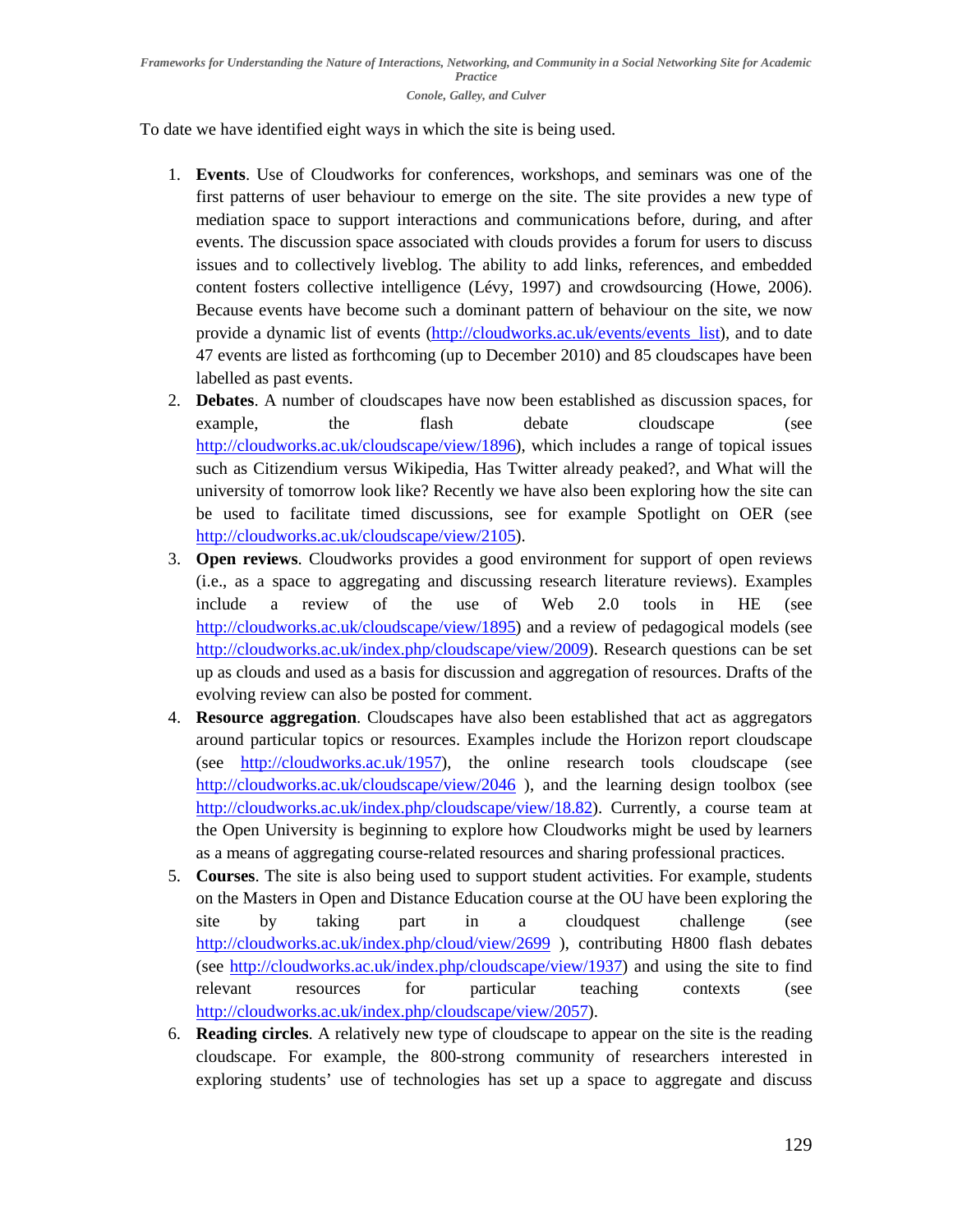relevant readings from the field (see [http://cloudworks.ac.uk/index.php/cloudscape/view/1968\)](http://cloudworks.ac.uk/index.php/cloudscape/view/1968).

- 7. **Learning design**. Part of the original aspiration for the development of the site was to act as a channel for fostering more debate of design practices. A number of cloudscapes have been established that focus on learning and teaching issues around a particular course. These include spaces for those involved in designing courses (see for example [http://cloudworks.ac.uk/index.php/cloudscape/view/1919\)](http://cloudworks.ac.uk/index.php/cloudscape/view/1919) as well as those who have a tutoring role in delivering courses (see [http://cloudworks.ac.uk/index.php/cloud/view/3342\)](http://cloudworks.ac.uk/index.php/cloud/view/3342).
- 8. **Expert elicitation and consultation**. Finally, Cloudworks works well as a space to elicit expert views on a topic or to validate and discuss research outputs. One example is a literature review and expert elicitation around the role of educational technologists (see [http://cloudworks.ac.uk/cloudscape/view/1872\)](http://cloudworks.ac.uk/cloudscape/view/1872). Currently, a major consultation process around open educational resources and their associated practices is about to be launched, following the gathering and analysis of a set of international OER case studies (see <http://cloudworks.ac.uk/cloudscape/view/2085> ) and articulation of a set of associated open educational practice dimensions (see [http://cloudworks.ac.uk/cloudscape/view/2086\)](http://cloudworks.ac.uk/cloudscape/view/2086).

### **Discussion**

Having provided an overview of the statistics for the site and the categories of user behaviour, in this section we will attempt to map where and to what extent the frameworks described earlier for understanding interactions, networks, and communities in online spaces are evident from the Cloudworks evaluation data.

Table 2 provides examples of where each of the frameworks maps to activities in Cloudworks. This demonstrates the benefits of each framework in terms of providing a particular lens with which to describe what is happening. However, none of these frameworks on its own is adequate to describe the full range of user behaviour and interactions we see within the site.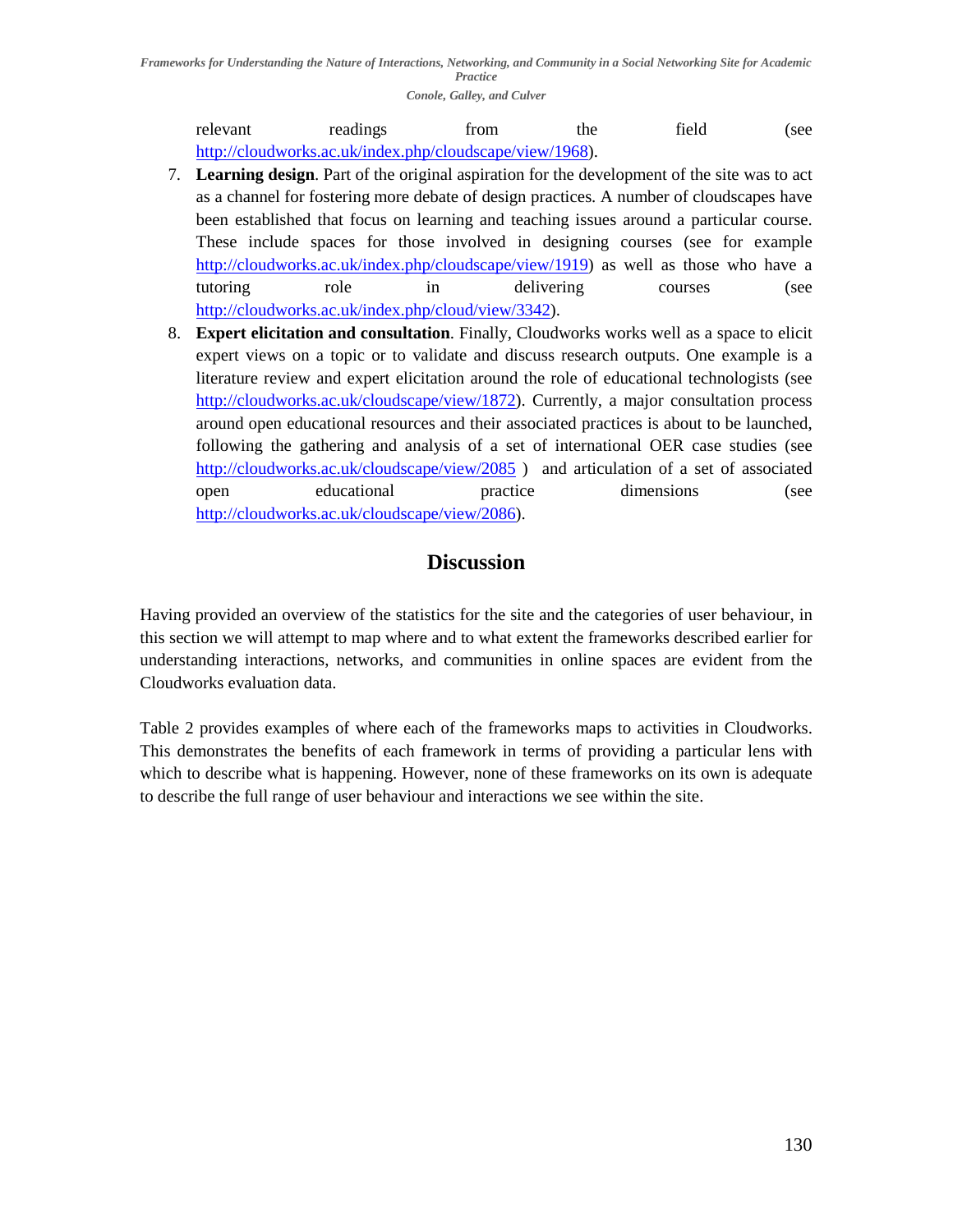#### Table 2

| Framework              | <b>Characteristics</b> | <b>Application</b> | <b>Examples</b>                                      |
|------------------------|------------------------|--------------------|------------------------------------------------------|
|                        | Social, teaching,      | Application of     | Social:                                              |
|                        | and cognitive          | CoI is             | "Love the Wordle thanks for that!"                   |
|                        | presence               | particularly       | http://cloudworks.ac.uk/cloud/view/2597              |
|                        | Coding schemes         | relevant for       | <b>Teaching:</b>                                     |
|                        | can be derived         | cloudscapes that   | "As a former student enrolled in H807 and H809       |
|                        | from these then        | support events or  | courses, I can understand your early feelings here   |
|                        | applied to online      | teaching-related   | in Cloudworks. No doubt that moving from a           |
|                        | discourses.            | sessions, or       | defined group in a VLE to a network of               |
|                        |                        | cloudscapes        | practitioners in Cloudworks requires some time and   |
|                        |                        | where individuals  | adaptability."                                       |
|                        |                        | are seeking        | http://cloudworks.ac.uk/cloud/view/2700              |
|                        |                        | advice.            | "This course is offered at certificate level through |
|                        |                        |                    | Distance and Flexible Learning (DFL)."               |
|                        |                        |                    | http://cloudworks.ac.uk/cloud/view/3855              |
|                        |                        |                    | <b>Cognitive:</b>                                    |
|                        |                        |                    | Debate between two users about learners              |
|                        |                        |                    | http://cloudworks.ac.uk/cloud/view/4152              |
| Communities of inquiry |                        |                    | "This has been an interesting and valuable exercise. |
|                        |                        |                    | I intend to share this with my course writer."       |
|                        |                        |                    | http://cloudworks.ac.uk/cloud/view/3859              |

### *Application of the Four Frameworks to Patterns of User Behaviour in Cloudworks*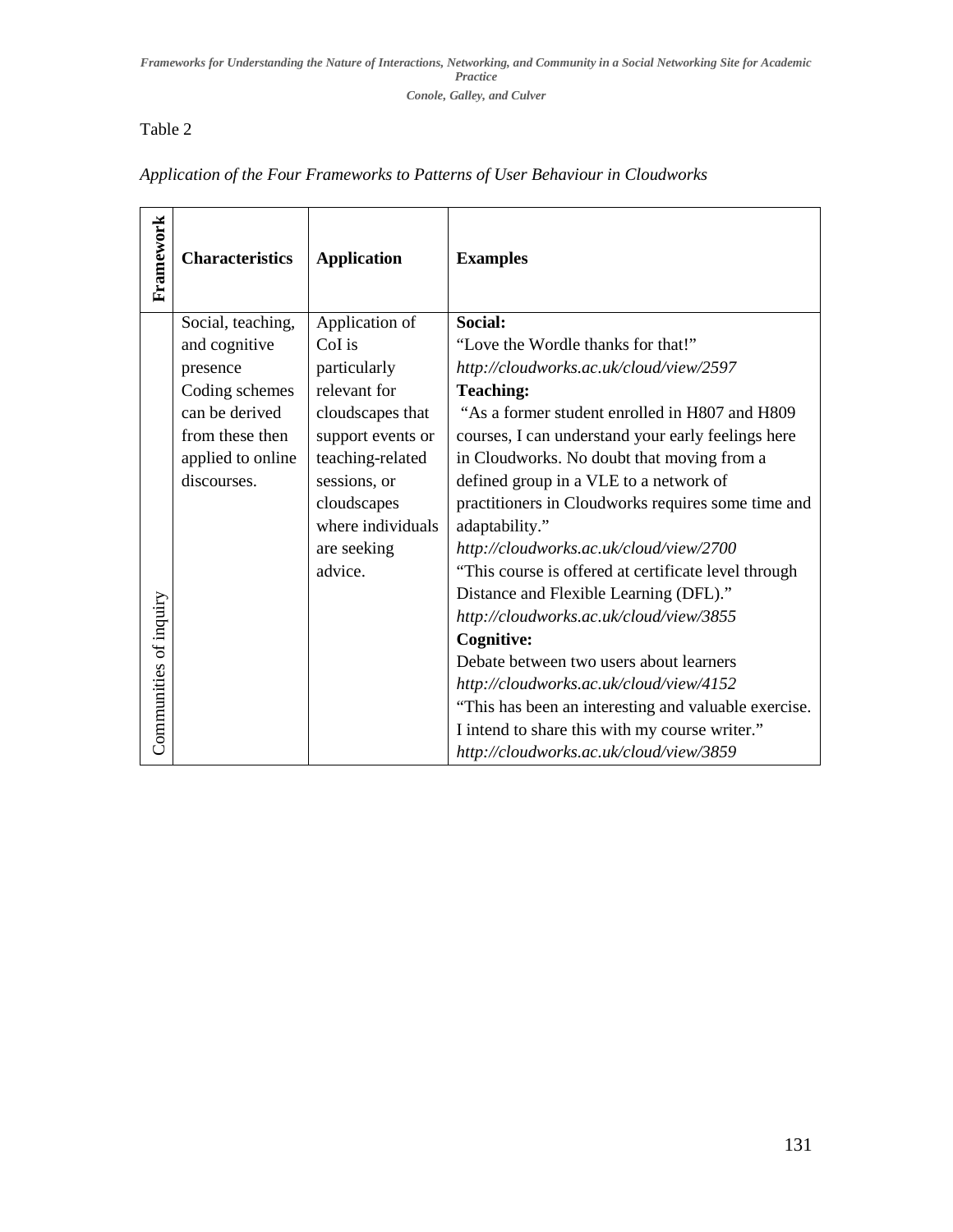Learning as Relevant for Cross-fertilisation of ideas from design thinking community, cloudscapes research domain to learning design: "It is an identity, associated with interesting idea to apply the notion of design meaning, and an established thinking to the area of sharing and practice group or developing learning designs." community *<http://cloudworks.ac.uk/cloud/view/2606>* Evidence of evolving trajectories across Communities of practice Communities of practice Special interest group on mobile learning at the OU communities and *<http://cloudworks.ac.uk/cloudscape/view/1889>* legitimate participation Explanation of boundary Series of sessions for OU staff interested in crossing technology – IET technology coffee mornings *<http://cloudworks.ac.uk/cloudscape/view/2107>* OU Annual Learning and Teaching Conference Subject-object Useful to provide mediated by a rich, **Subject:** Participants involved in the conference mediating descriptive, artefacts to contextually achieve an located account **Object:** The conference outcome in the of a set of interactions and **Outcome:** Delegates participating in a two-day context of rules, virtual conference held in Cloudworks with live regulations, user behaviour sessions in Eluminate community, and division of **Mediating artefacts:** Cloudworks, Eluminate, labour **Twitter Roles:** conference organisers, session facilitators, live bloggers, Eluminate presenters, Cloudworks contributors, and conference attendees **Rules:** two-day event, real and virtual, guidelines for interactions **Community:** OU staff and broader community interested in using technology in education Activity theory Activity theory **Division of labour:** organisers, presenters, delegates *<http://cloudworks.ac.uk/cloudscape/view/2012>*

*Conole, Galley, and Culver*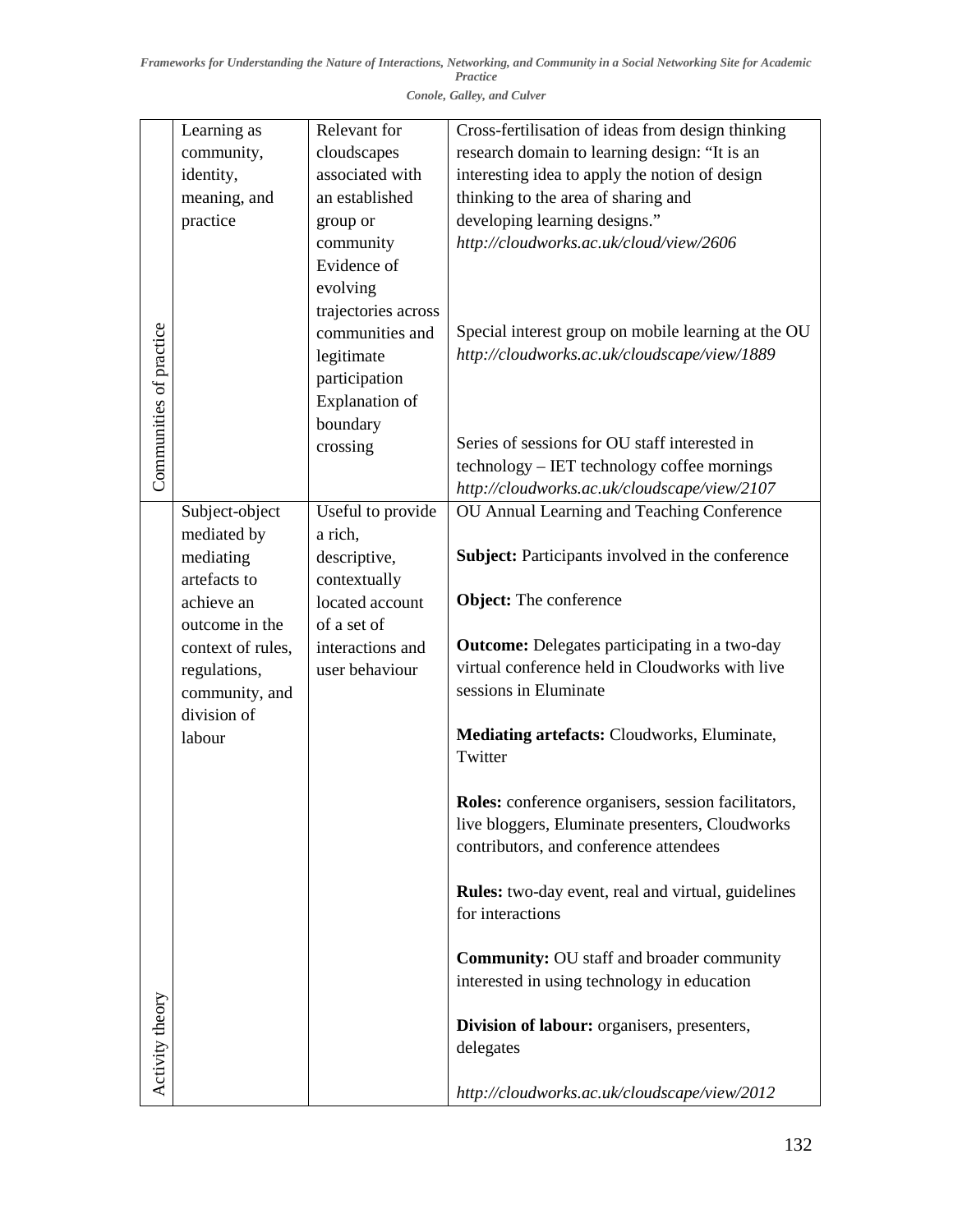|                         | Actor-network   | Enables the focus | Is Twitter killing blogging?                           |
|-------------------------|-----------------|-------------------|--------------------------------------------------------|
| theory<br>Actor-network |                 |                   |                                                        |
|                         | of nodes and    | to be on the      |                                                        |
|                         | connections     | connectivity      | This cloud demonstrates how Cloudworks can             |
|                         | made up of both | across and        | complement and work in synergy with other social       |
|                         | human and non-  | beyond the site,  | networking tools. In this instance, a tweet started in |
|                         | human actants   | showing how       | Twitter was picked up in Cloudworks, which then        |
|                         |                 | Cloudworks is     | sparked a detailed debate (49 comments) and set of     |
|                         |                 | part of the wider | crowdsourcing activities (20 links and 6               |
|                         |                 | social networking | references). In turn, this prompted users to post      |
|                         |                 | ecology           | further reflections on their own blog spaces.          |
|                         |                 |                   |                                                        |
|                         |                 |                   | http://cloudworks.ac.uk/cloud/view/2266                |

In terms of Dron and Anderson's classifications, there is evidence of all three types in Cloudworks, although the majority of interactions are either networks or collectives, as group activities are already relatively well provided for by existing tools, it could be argued. Nonetheless, some of the learner cohorts and workshop cloudscapes could be classified as groups or at least straddle the network/collective categories. The many types of events show patterns of behaviour associated with both networks and collectives. This can be attributed in part to the fact that the structure of clouds is designed to promote both discussion and collective aggregation.

### **Conclusion**

This paper has addressed a number of themes. Firstly, it describes an innovative new social networking site, Cloudworks, which has been designed to support discussion and sharing of learning and teaching ideas. Cloudworks provides a good example of emergent technologies, and it provides a good opportunity for exploring some of the methodological issues that arise in the use and understanding of new social mediating spaces. Secondly, the paper describes how we have adopted a design-based research approach to the design and evaluation of the site. Finally, the paper explores how a range of frameworks for understanding networked learning might be applied to understanding Cloudworks.

The paper considers one of the key challenges in researching new learning contexts through socially mediated environments, namely articulation and understanding of the nature of the interactions among users within these environments and between the users and the tools that form part of the environment. Four frameworks have been described and discussed in terms of the light they shed on patterns of user behaviour in one social networking site for academic practice, Cloudworks. The paper has demonstrated that these frameworks are indeed useful but only offer a partial solution. None of the frameworks provides a comprehensive holistic description. We plan to continue to explore different theoretical perspectives and frameworks in order to try to find an approach that provides this more holistic solution. As described earlier, Galley has developed a set of community indicators, which we are currently using to analyse some case study data on the site. We are also interested in exploring to what extent the notions of connectivism developed by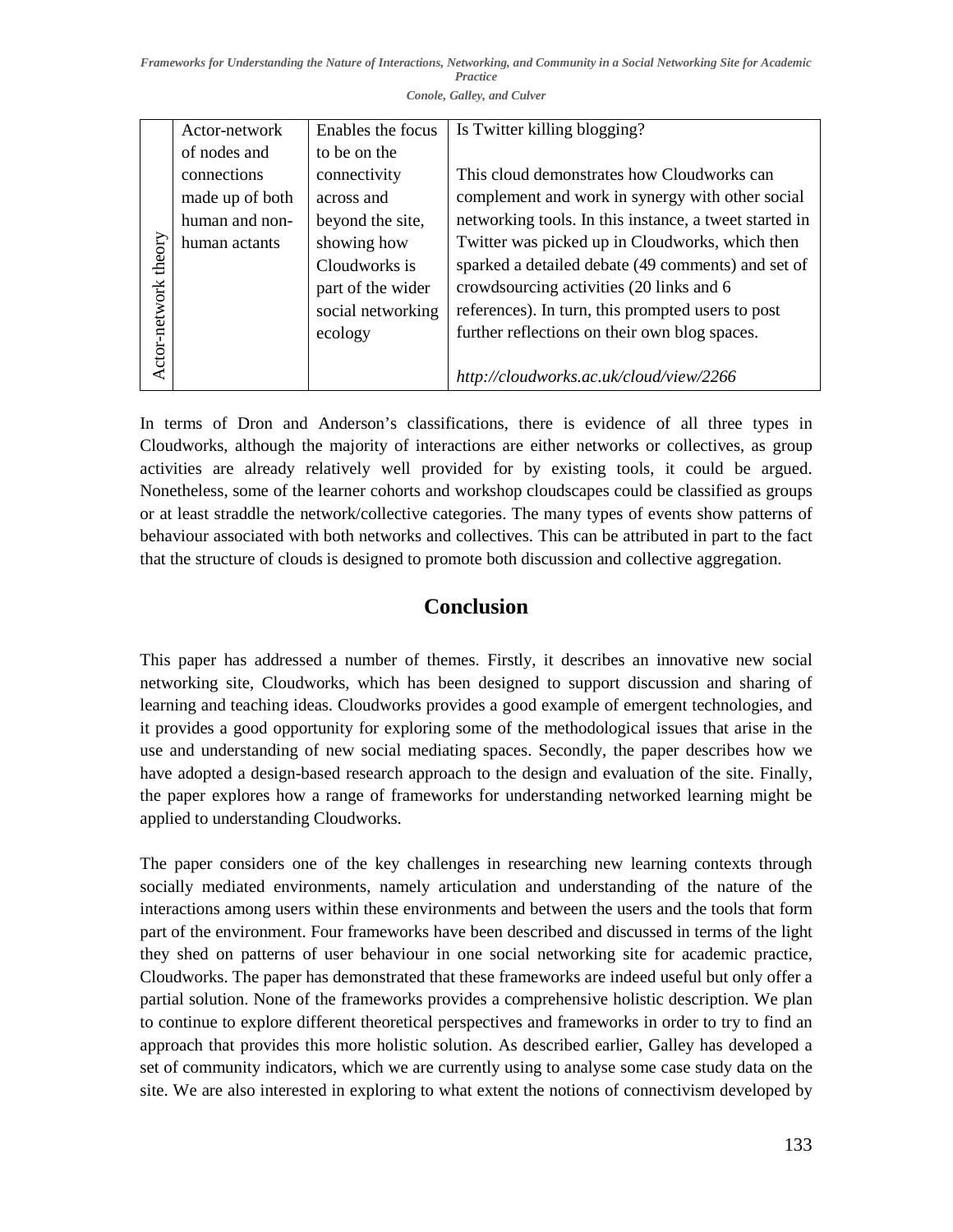Siemens (Siemens, 2005b) and later critiqued by Downes (Downes, 2007) might be useful. In particular we are interested in exploring how the eight principles of connectivism (Siemens, 2005b) might be used both as a foundation for developing an analytic framework for understanding online interactions and as good practice principles. Crucial is the notion that connectivism emphasises the fact that knowledge is distributed and that learning is the process of growing/pruning those networks and connections in a dynamic and evolving way over time. We believe sites like Cloudworks can facilitate this process and provide learners with new connections and access to a distributed intelligence.

Certainly it is possible to see synergies with the four frameworks described in this paper; for example, two of the principles (1 and 5) related to the nature of interactions among users online mirror aspects of CoI, CoP, and Dron and Anderson's categories. However, perhaps not surprisingly, connectivism seems to have a particularly strong synergy with ANT (2, 3, 4, 5, 6, 7).

However, it is worth reiterating that one of the main problems with social networking sites is achieving critical mass: building a substantive user base that is self-sustaining over time. This paper has discussed the ways in which we have fostered various social interventions on the site in an attempt to do this. Comparisons of the contributions by team members and non-team members over time shows evidence of an ongoing shift toward non-team member contributions, which is encouraging; however, much of the site activity clusters around specific events, such as conferences and workshops. A challenge in the coming year will be to grow the number of core contributors and attempt to foster other types of activities, such as the flash debates, open reviews, and reading circles. We anticipate needing to remain active as a core team but hope that a growing body of Cloudworks champions will emerge as users see the benefits of the site and begin to use it in their daily practices.

In conclusion, focusing on Cloudworks as a case study in relation to existing and potential frameworks has provided a vehicle for considering some of the issues around understanding online interactions. What is evident is that as yet we do not have either the right metrics or an overarching framework to adequately describe the patterns of user behaviour we are seeing in today's online environments. The distinctive feature of these new environments in comparison to previous technologies is the importance and influence of the network in shaping user interactions and activities. Hence, further work is needed to explore how ideas like ANT, connectivism, and other recent theoretical perspectives on networking might be used to develop a more unifying and practical framework for describing and understanding these online spaces.

### **Acknowledgements**

This work is part of a broader program of study on Learning Design at the Open University (see htpp://ouldi.open.ac.uk). We are grateful for partial funding for this work from the JISC and the EU.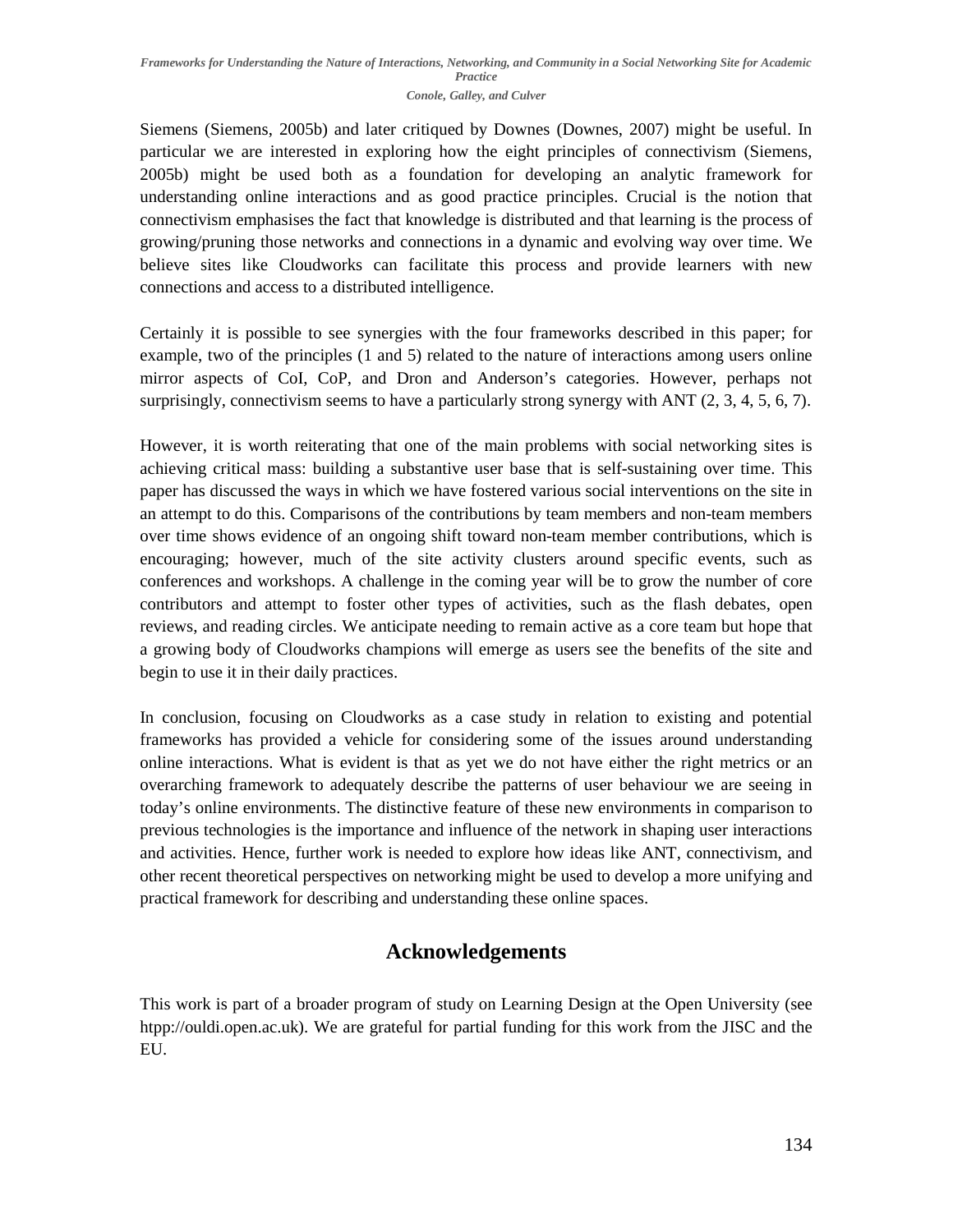#### **References**

- Andrews, R., & Haythornthwaite, C. (Eds.). (2007). *The Sage handbook of e-learning research*. London: Sage.
- Arbaugh, J. B., Cleveland-Innes, M., Diaz, S. R., Garrison, D. R., Ice, P., Richardson, J. C., & Swan, K. P. (2008). Developing a community of inquiry instrument: Testing a measure of the community of inquiry framework using a multi-institutional sample. *The Internet and Higher Education, 11*(3-4), 133-136.
- Barab, S. (2006). *Design-based research.* In R. K. Sawyer (Ed.), *The Cambridge handbook of the learning sciences* (pp. 153-169). New York: Cambridge University Press.
- Borgeman, C., Abelson, H., Dirks, L., Johnson, R., Koedinger, K., Linn, M., et al. (2008). *Fostering learning in the networked world: The cyberlearning opportunity and challenge*  (Report of the National Science Foundation task force on cyberlearning). http://www.nsf.gov/publications/pub\_summ.jsp?ods\_key=nsf08204
- Bouman, W., Hoogenboom, T., Jansen, R., Schoondorp, M., de Bruin, B., & Huizing, A. (2007). *The realm of sociality: Notes on the design of social software*. The 28th International Conference on Information Systems.
- Conole, G. (2008). *Capturing practice, the role of mediating artefacts in learning design.* In L. Lockyer, S. Bennett, S. Agostinhi & B. Harper (Eds.). *Handbook of learning designs and learning objects.* IGI Global.
- Conole, G. (2010a). *Learning design - making practice explicit*. Paper presented at the ConnectEd 2nd International Conference on Design Education. Retrieved from <http://cloudworks.ac.uk/cloud/view/4001>
- Conole, G. (2010b). *Review of pedagogical frameworks and models and their use in e-learning.* Retrieved fro[m http://cloudworks.ac.uk/cloud/view/2982](http://cloudworks.ac.uk/cloud/view/2982)
- Conole, G. (2010c). *Theory and methodology in networked learning*. Paper presented at the Networked Learning Conference Hotseat. Retrieved from <http://cloudworks.ac.uk/cloud/view/2881>
- Conole, G., & Alevizou, P. (2010). *Review of the use(s) of Web 2.0 in higher education.* Retrieved fro[m http://cloudworks.ac.uk/cloudscape/view/1895](http://cloudworks.ac.uk/cloudscape/view/1895)
- Conole, G., & Culver, J. (2009). Cloudworks: Social networking for learning design. *Australasian Journal of Educational Technology, 25*(5).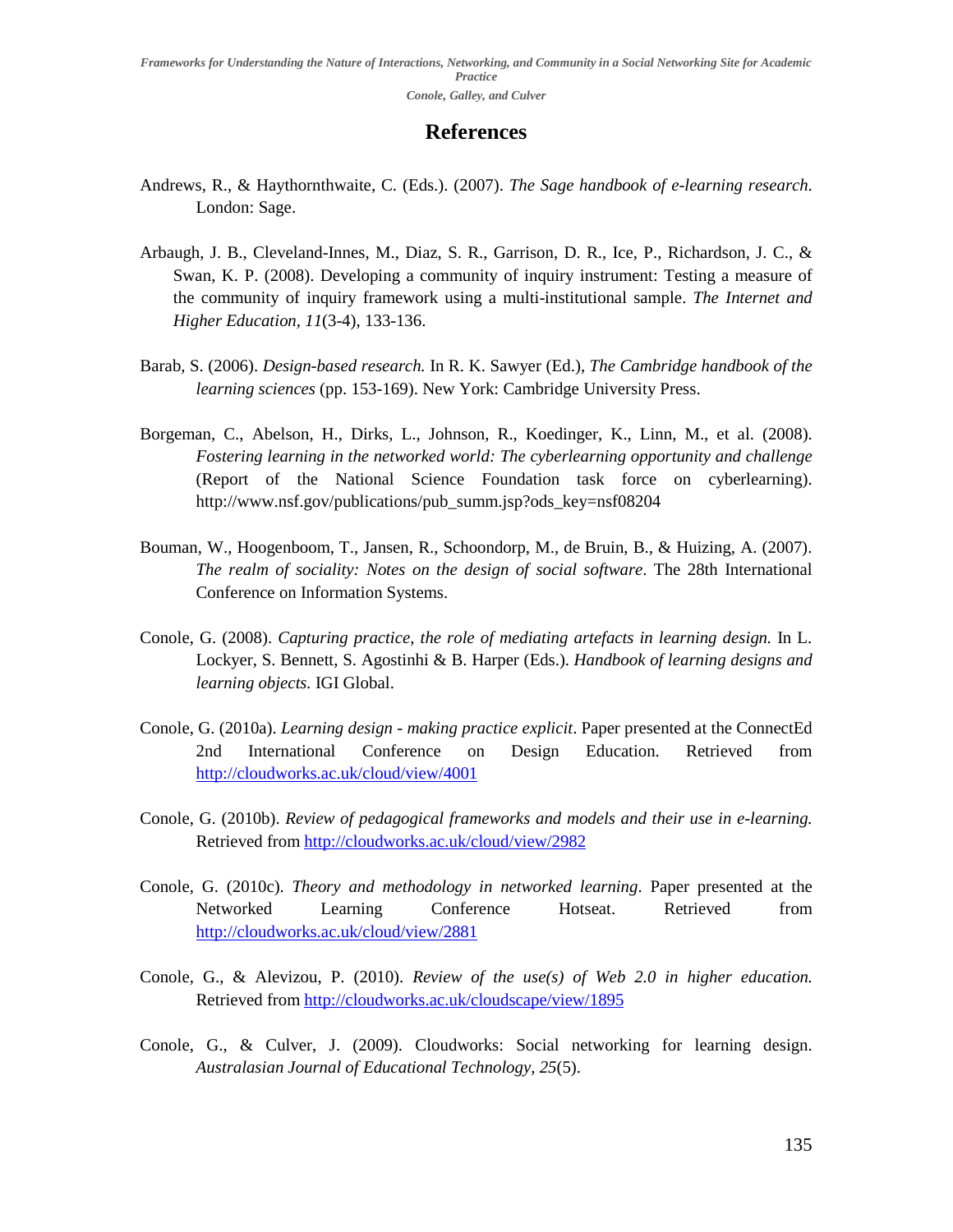- Conole, G., & Culver, J. (2010). The desing of Cloudworks: Applying social networking practice to foster the exchange of learning and teaching ideas and designs. *Computers and Education, 54*(3), 679-692.
- Conole, G., & Oliver, M. (2007). *Contemporary perspectives in e-learning research: Themes, methods and impact on practice*. London: RoutledgeFalmer.
- Conole, G., Scanlon, E., Mundin, P., & Farrow, R. (2010). *Technology-enhanced learning as a site for interdisciplinary research.* Retrieved from <http://cloudworks.ac.uk/cloud/view/3419>
- Conole, G., White, S., & Oliver, M. (2007). The impact of e-learning on organisational roles and structure. In G. Conole & M. Oliver (Eds.), *Contemporary perspectives in e-learning research: Themes, methods and impact on practice*. London: RoutledgeFalmer.
- Daniels, H., Cole, M., & Wertsch, J. V. (2007). *The Cambridge companion to Vygotsky.*  Cambridge University Press.
- Design-Based Research Collective. (2003). Design-based research: An emerging paradigm for educational inquiry. *Educational Researcher, 32*(1), 5-8.
- Downes, S. (2007, June). *An introduction to connective knowledge.* Paper presented at the Media, Knowledge & Education - Exploring New Spaces, Relations and Dynamics in Digital Media Ecologies, Vienna.
- Dron, J., & Anderson, T. (2007). Collectives, networks and groups in social software for elearning. In T. Bastiaens & S. Carliner (Eds.), *Proceedings of World Conference on E-*Learning in Corporate, Government, Healthcare, and Higher Education 2007 (pp. 2460-2467). Chesapeake, VA: AACE.
- Engeström, J. (2005). *Why some social network services work and others don't — Or: The case for object-centered sociality.* Retrieved from [http://www.zengestrom.com/blog/2005/04/why\\_some\\_social.html](http://www.zengestrom.com/blog/2005/04/why_some_social.html)
- Engeström, Y., Punamäki-Gitai, R. L., & Miettinen, R. (1999). *Perspectives on activity theory.* Cambridge University Press.
- Esnault, L. (2007). Actor-network theory and e-learning. *International Journal of Web-Based Learning and Teaching Technologies, 2*(11).
- Galley, R., Conole, G., Dalziel, J., & Ghiglione, E. (2010). *Cloudworks as a 'pedagogical wrapper' for LAMS sequences: Supporting the sharing of ideas across professional boundaries and facilitating collaborative design, evaluation and critical reflection*. Paper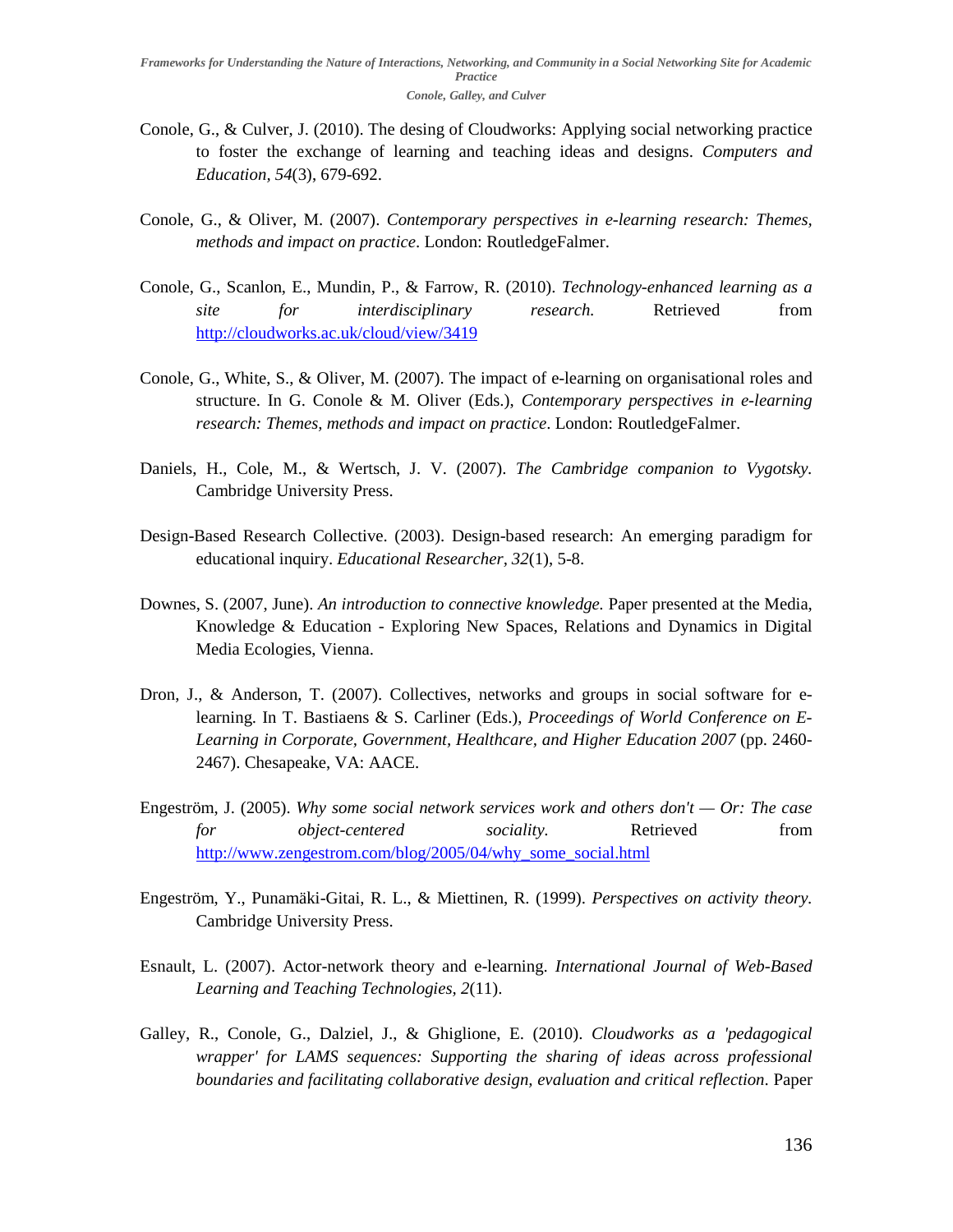presented at the 2010 European LAMS and Learning Design Conference. Retrieved from <http://lams2010.lamsfoundation.org/abstract.htm#a7>

- Garrison, D. R., Anderson, T., & Archer, W. (2000). Critical inquiry in a text-based environment: Computer conferencing in higher education. *Internet and Higher Education, 2*(2-3), 87- 105.
- Gibson, J. J. (1979). *The ecological approach to visual perception*. New Jersey: Lawrence Erlbaum Associates.
- Hiltz, S. R., & Goldman, R. (Eds.). (2005). *Learning together online: Research on asynchronous learning networks*. New Jersey: Lawrence Erlbaum Associates.
- Howe, J. (2006, June 2006). The rise of crowdsourcing. *Wired*.
- Latour, B. (1997). *On actor-network theory: A few clarifications* (working paper). Retrieved from <http://www.cours.fse.ulaval.ca/edc-65804/latour-clarifications.pdf>
- Laurillard, D. (2002). *Rethinking university teaching.* Routledge.
- Lévy, P. (1997). *Collective intelligence: Mankind's emerging world in cyberspace*. Cambridge, MA: Perseus Books.
- Mason, R., & Kaye, A. (1989). *Mindweave: Communication, computers and distance education*. Oxford: Pergamon Press.
- Mayes, T., & De Freitas, S. (2004). *Review of e-learning frameworks, models and theories. JISC e-learning models desk study*.
- O'Reilly, T. (2005). What is Web 2.0: Design patterns and business models for the next generation of software. Retrieved from <http://oreillynet.com/pub/a/oreilly/tim/news/2005/09/30/what-is-web-20.html>
- Reigeluth, C. M., & An, Y. (2009). Theory building. In C. M. Reigeluth & A. A. Carr-Chellman (Eds.), *Instructional-design theories and models: Building a common knowledge base, Volume III* (pp. 385-386). Oxford: RoutledgeFalmer.
- Salmon, G. (2000). *E-moderating: The key to teaching and learning online*. London: Koan Page.
- Salomon, G. (Ed.). (1993). *Distributed cognitions: Psychological and educational considerations*. Cambridge: Cambridge University Press.
- Siemens, G. (2005a). Connectivism: A learning theory for the digital age. *International Journal of Instructional Technology and Distance Learning, 2*(1), 3-10.